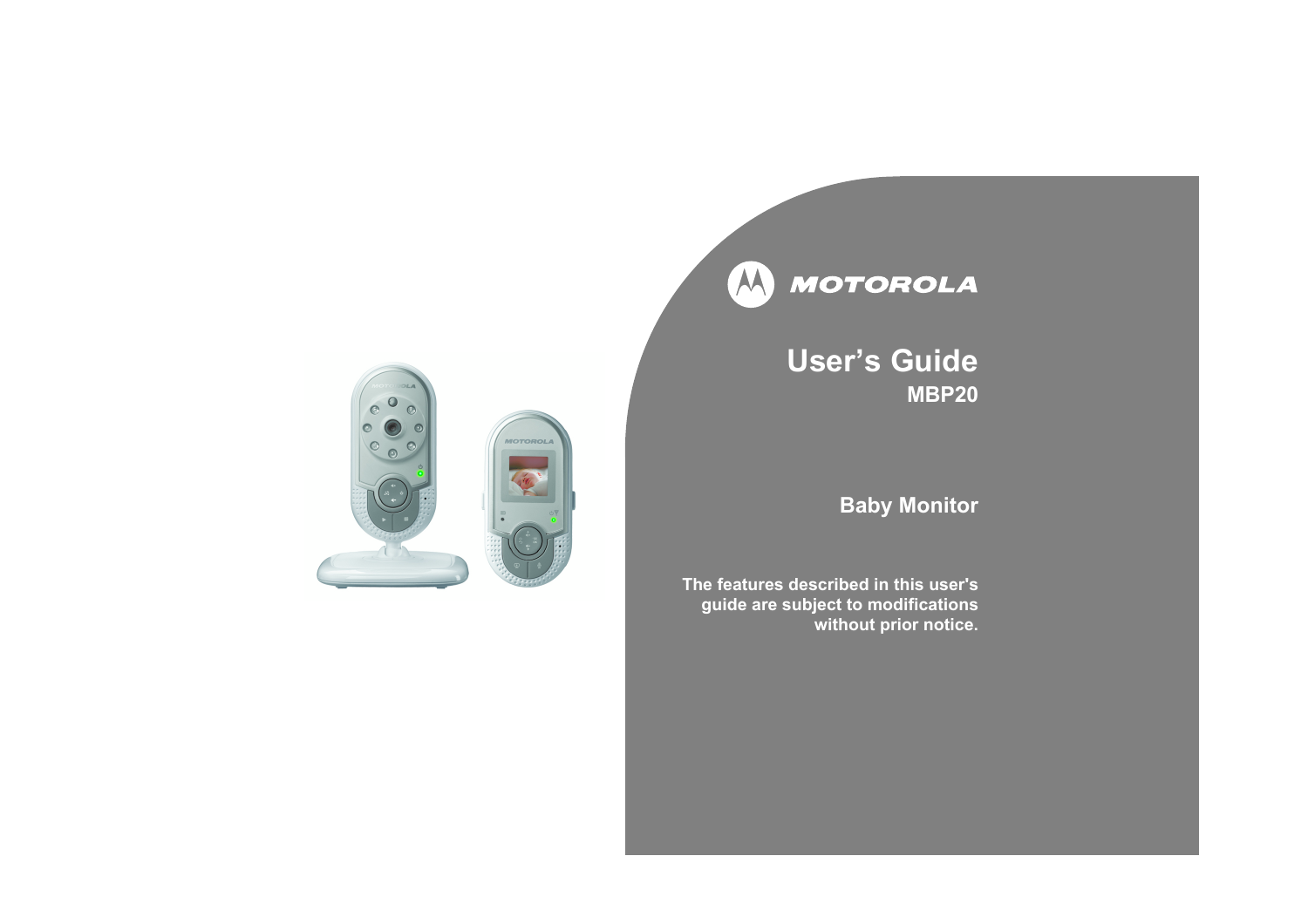# *Welcome...*

## *to your new Motorola Baby Monitor!*

Thank you for purchasing the MBP20. Now you can see and hear your baby sleeping in another room or you can monitor your older children in their play room.

Please retain your original dated sales receipt for your records. For warranty service of your Motorola product, you will need to provide a copy of your dated sales receipt to confirm warranty status. Registration is not required for warranty coverage.

For product-related questions, please call:

**US and Canada 1-888-331-3383On the Web: www.motorola.com**

*This User's Guide provides you with all the information you need to get the most from your product.*

*Before you can use the baby monitor, you MUST insert the battery in the parent unit, and we recommend you fully charge the battery so that it continues to work if you disconnect it from the mains power to carry it to another location. Please read the Safety Instructions on page [8](#page-7-0) before you install the units.*

## **Got everything?**

- 1 x Parent unit (MBP20PU)
- 1 x Baby unit (MBP20BU)
- 1 x Rechargeable Ni-MH battery pack for the Parent unit
- 1 x Belt clip / stand for parent unit (already attached)
- 1 x Battery door for parent unit (already attached)
- 1 x Power adapter for the parent unit
- 1 x Power adapter for the baby unit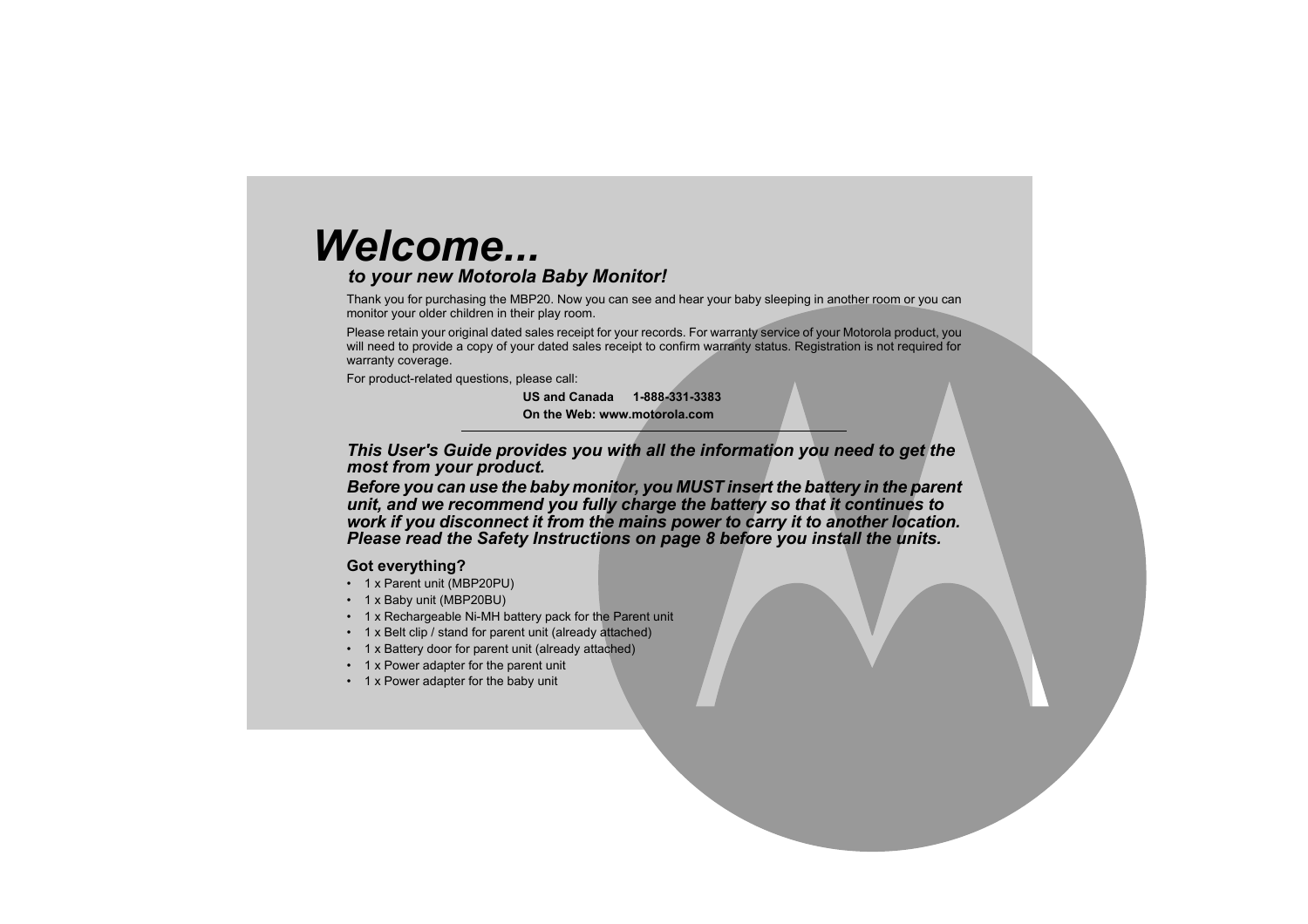## *Overview of your Parent unit*



**1 LCD Display**

## **2 Link Indicator**

On when the parent unit is powered on and linked to the baby unit.

Flashes when the parent unit is out of range of the baby unit.

Off when the parent unit is powered off.

#### **3 UP / Volume +**

In idle mode: Press to increase the speaker volume. In menu mode: Press to move up the menu list.

#### **4 Menu / OK**

In idle mode: Press to access the main menu.In menu mode: Press to access the sub-menu, or confirm the settings.

## **5 DOWN / Volume -**

In idle mode: Press to decrease the speaker volume. In menu mode: Press to move down the menu list.

#### **6Talk**

Press and hold to talk back through the baby unit. Release to quit the talk mode.

## **7 Video On / Off**

Press to deactivate/activate the video feed and turn on/off the LCD display.

## **8 Power / Back**

In idle or menu mode: Press and hold to power on/off the parent unit.

In menu mode: Press to cancel settings or go back to the previous level.

## **9 Charging Indicator**

On steadily when in charging mode.

Flashes when low battery is detected.

## *NOTE*

Off if the battery pack is not installed, even if the power adapter is connected.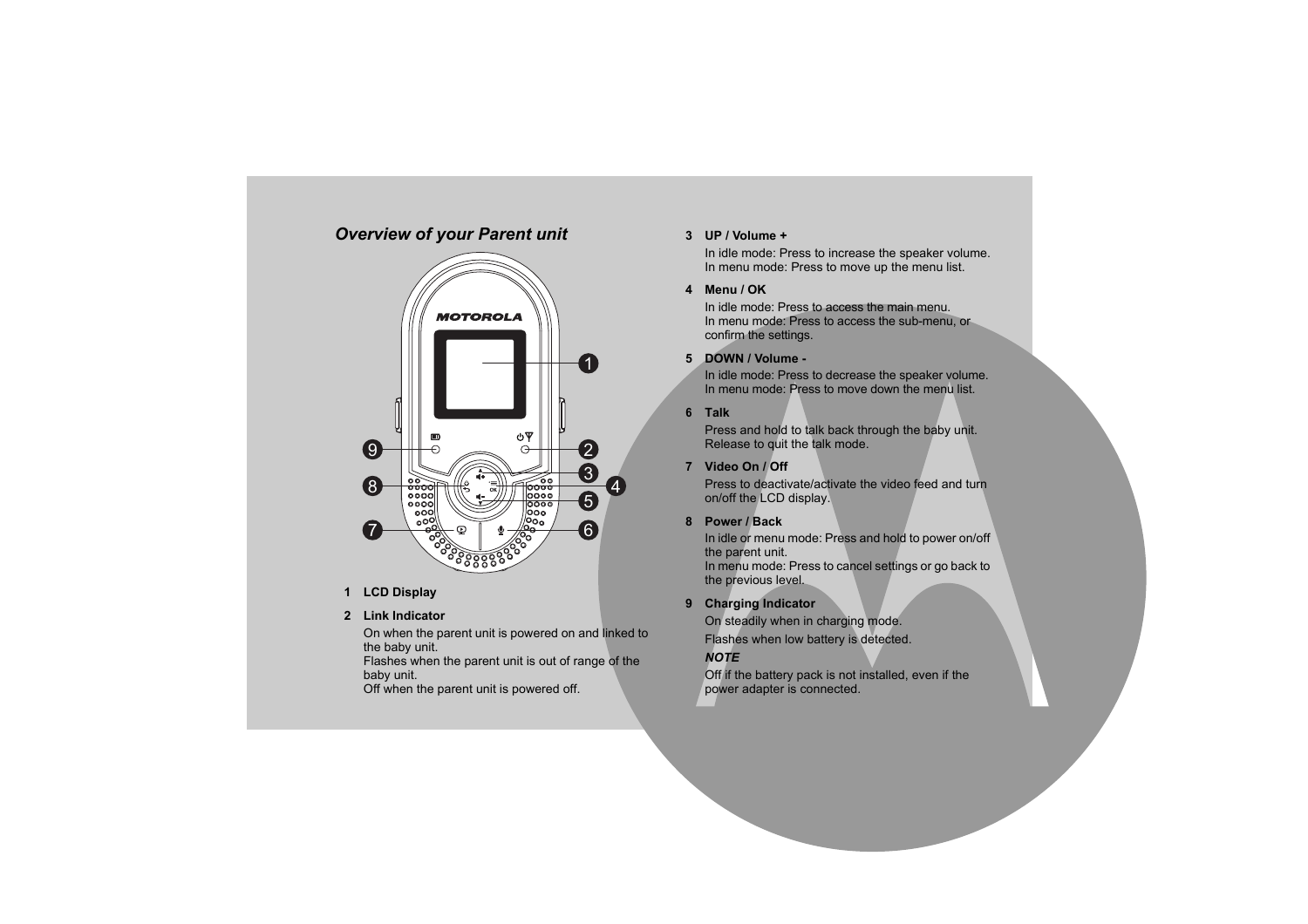## *Parent Unit Display*

| <b>Icons</b>              |                                                                   | <b>Behaviors Description</b>                                                                                            |  |  |
|---------------------------|-------------------------------------------------------------------|-------------------------------------------------------------------------------------------------------------------------|--|--|
| i 1 T V                   |                                                                   | Indicates the signal strength between baby<br>unit and parent unit. The more blocks, the<br>stronger connection signal. |  |  |
| ψ                         | Flashes when parent unit is out of range.                         |                                                                                                                         |  |  |
|                           | Indicates no connection between the baby unit<br>and parent unit. |                                                                                                                         |  |  |
| $\mathbf{x}^{\mathbf{p}}$ | Indicates when speaker of parent unit is muted.                   |                                                                                                                         |  |  |
|                           | Indicates the speaker volume level of parent unit.                |                                                                                                                         |  |  |

| Ĵ. | Indicates when parent unit or baby unit is playing<br>lullaby.    |                                                |  |
|----|-------------------------------------------------------------------|------------------------------------------------|--|
| Ō  | Indicates when timer alarm is activated.                          |                                                |  |
| √  | Indicates when the sound alert is set on.                         |                                                |  |
|    | Low battery, needs charging.                                      |                                                |  |
| ๋  | 1/2 battery level. More internal bars mean high<br>battery level. |                                                |  |
| ▤  | Full battery level.                                               |                                                |  |
|    | OQQQQQQQ                                                          | Animation in cycle. Battery is in<br>charging. |  |

## *Menu Structure of the Parent Unit*

| <b>MAIN MENU</b><br><b>SUB MENU</b> | <b>LANGUAGE</b><br>English<br>Français<br>Español<br>Deutsch<br>Italiano<br>Português | <b>TIMER</b><br>Activation<br><b>Set Timer</b> | <b>BRIGHTNESS</b><br>Level $1 \sim 5$ | <b>SOUND ALERT</b><br>On<br>Off | <b>ALERT TONES</b><br>Low Battery<br>No Link | <b>RESET</b> |
|-------------------------------------|---------------------------------------------------------------------------------------|------------------------------------------------|---------------------------------------|---------------------------------|----------------------------------------------|--------------|
|                                     |                                                                                       |                                                |                                       |                                 |                                              |              |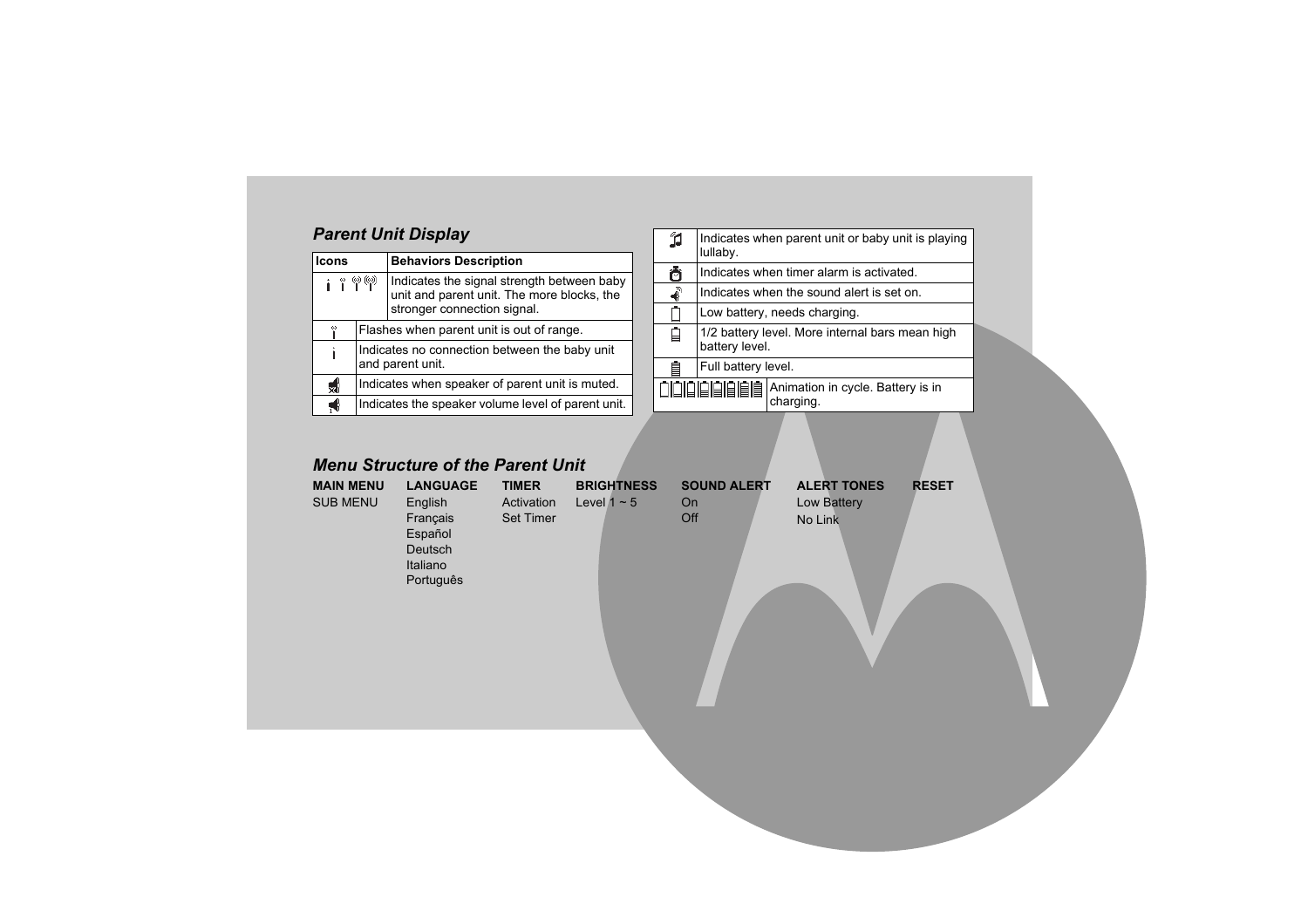## *Overview of your Baby unit*



## **1 Infrared Light**

4 x Infra-red LEDs for night vision illumination

- **2 Camera Lens**
- **3 Power Indicator**

On when the baby unit is switched on. Off when the baby unit is switched off.

**4 UP / Volume +**

Press to increase the speaker volume.

**5 Power**

Press and hold to power on/off the baby unit.

**6 DOWN / Volume -**

Press to decrease the speaker volume.

**7 Stop**

Press to stop the lullaby playing.

**8 Play**

Press to start playing the selected lullaby.

**9 Lullaby**

Press to start playing the selected lullaby.

During lullaby playing, press to select and play the other lullabies.

## **10 Photo sensor**

Light sensor to detect when night vision required.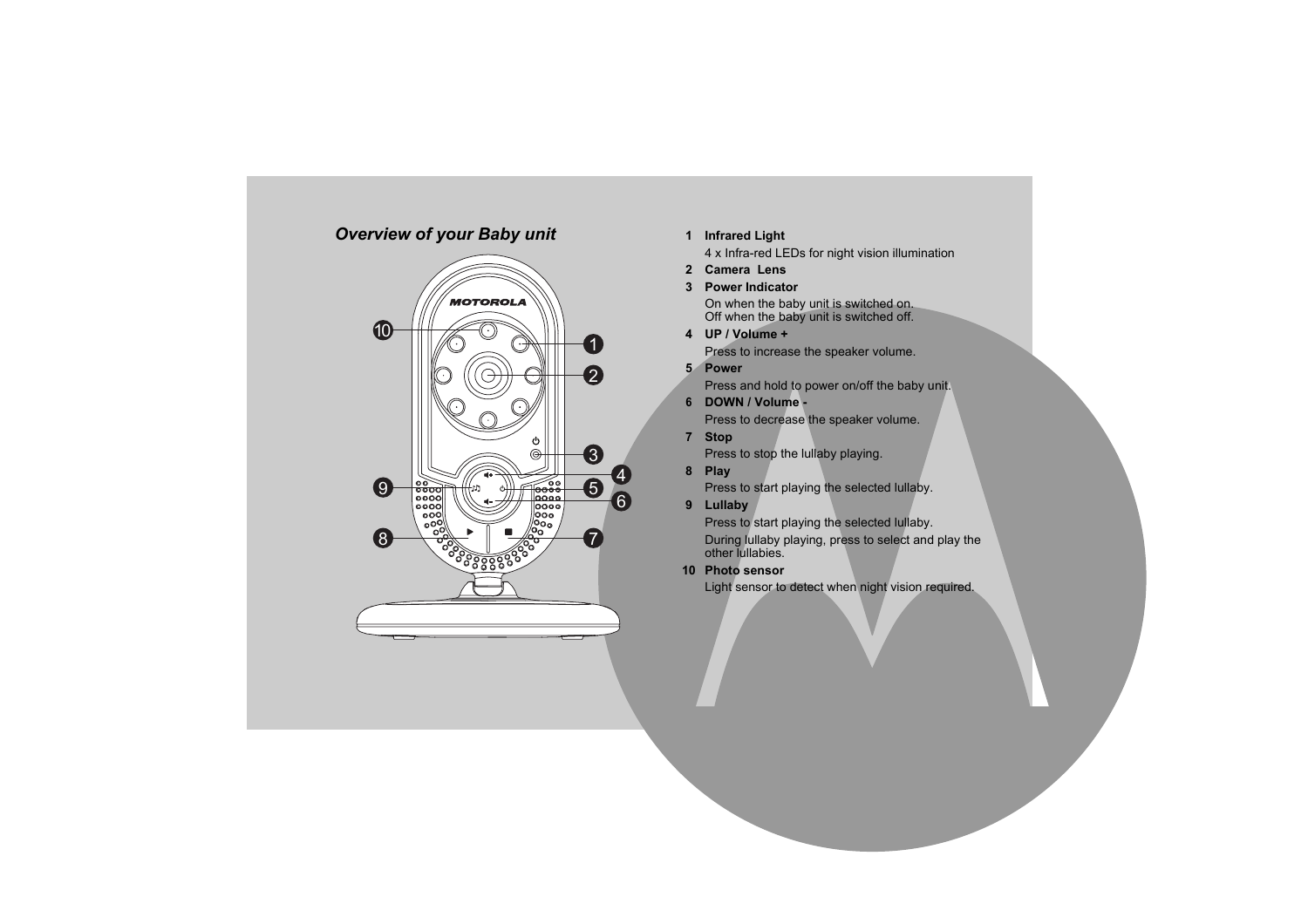#### **Important guidelines for installing your Baby Monitor**

- To use your baby unit and parent unit together, you must be able to establish a radio link between them, and the range will be affected by environmental conditions.
- Any large metal object, like a refrigerator, a mirror, a filing cabinet, metallic doors or reinforced concrete, between the baby and parent unit may block the radio signal.
- The signal strength may also be reduced by other solid structures, like walls, or by radio or electrical equipment, such as TV's, computers, cordless or mobile phones, fluorescent lights or dimmer switches.
- If the signal is poor, try moving the parent and/or the baby unit to different positions in the rooms.

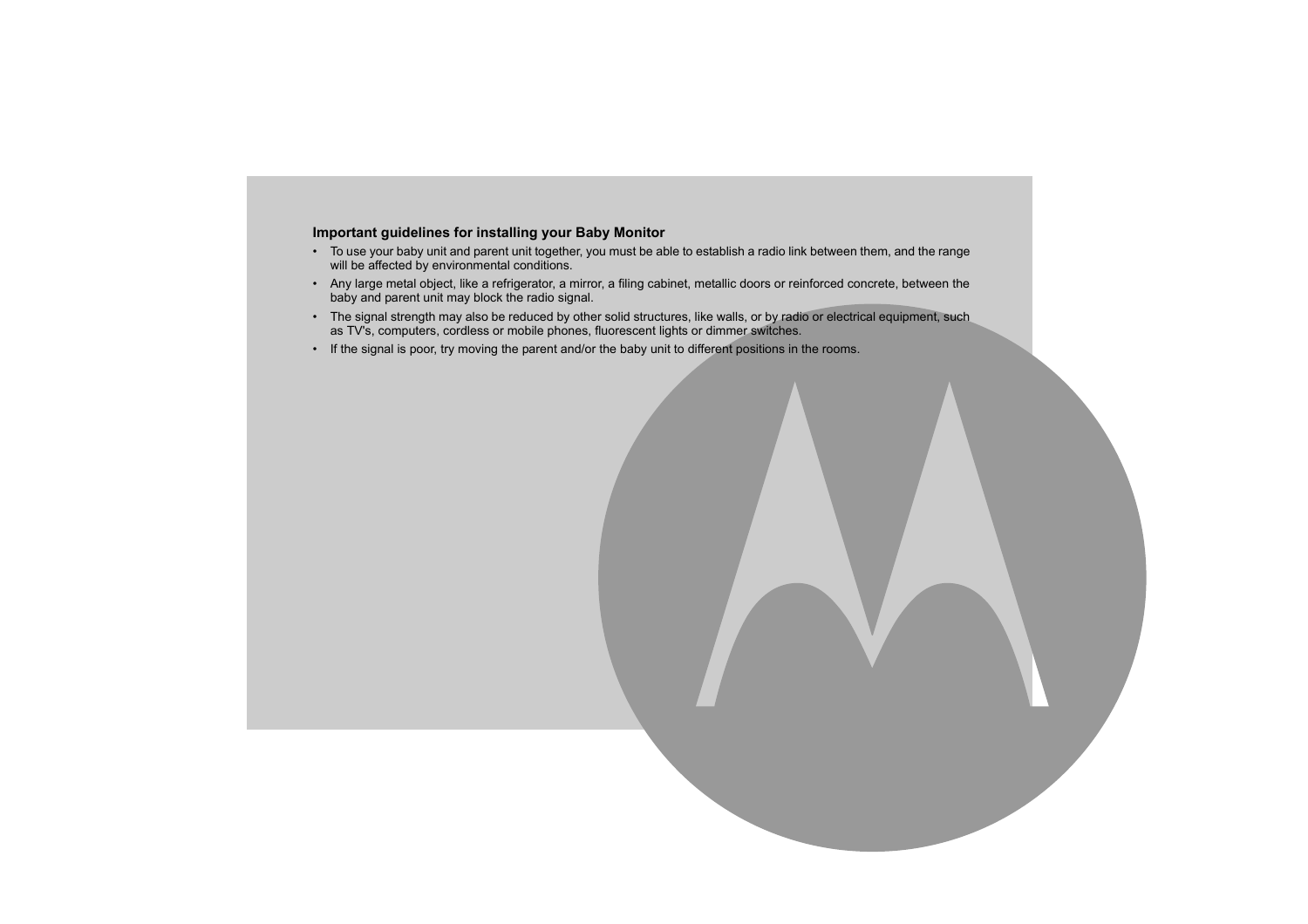## **MOTOROLA**  $(\bm{\mathsf{M}})$

| 1. |                                               |  |
|----|-----------------------------------------------|--|
| 2. |                                               |  |
|    |                                               |  |
|    |                                               |  |
|    |                                               |  |
| 3. |                                               |  |
|    |                                               |  |
|    |                                               |  |
|    | 3.3 Adjust speaker volumes of the parent unit |  |
|    |                                               |  |
|    |                                               |  |
|    |                                               |  |
|    |                                               |  |
|    |                                               |  |
|    | 3.7 Monitoring management for multi-parent    |  |
|    |                                               |  |
| 4. |                                               |  |
|    |                                               |  |
|    |                                               |  |
|    |                                               |  |
|    |                                               |  |
|    |                                               |  |
|    |                                               |  |
|    |                                               |  |
|    |                                               |  |

| 5. DISPOSAL OF THE DEVICE |  |
|---------------------------|--|
|                           |  |
|                           |  |
|                           |  |
|                           |  |
|                           |  |
|                           |  |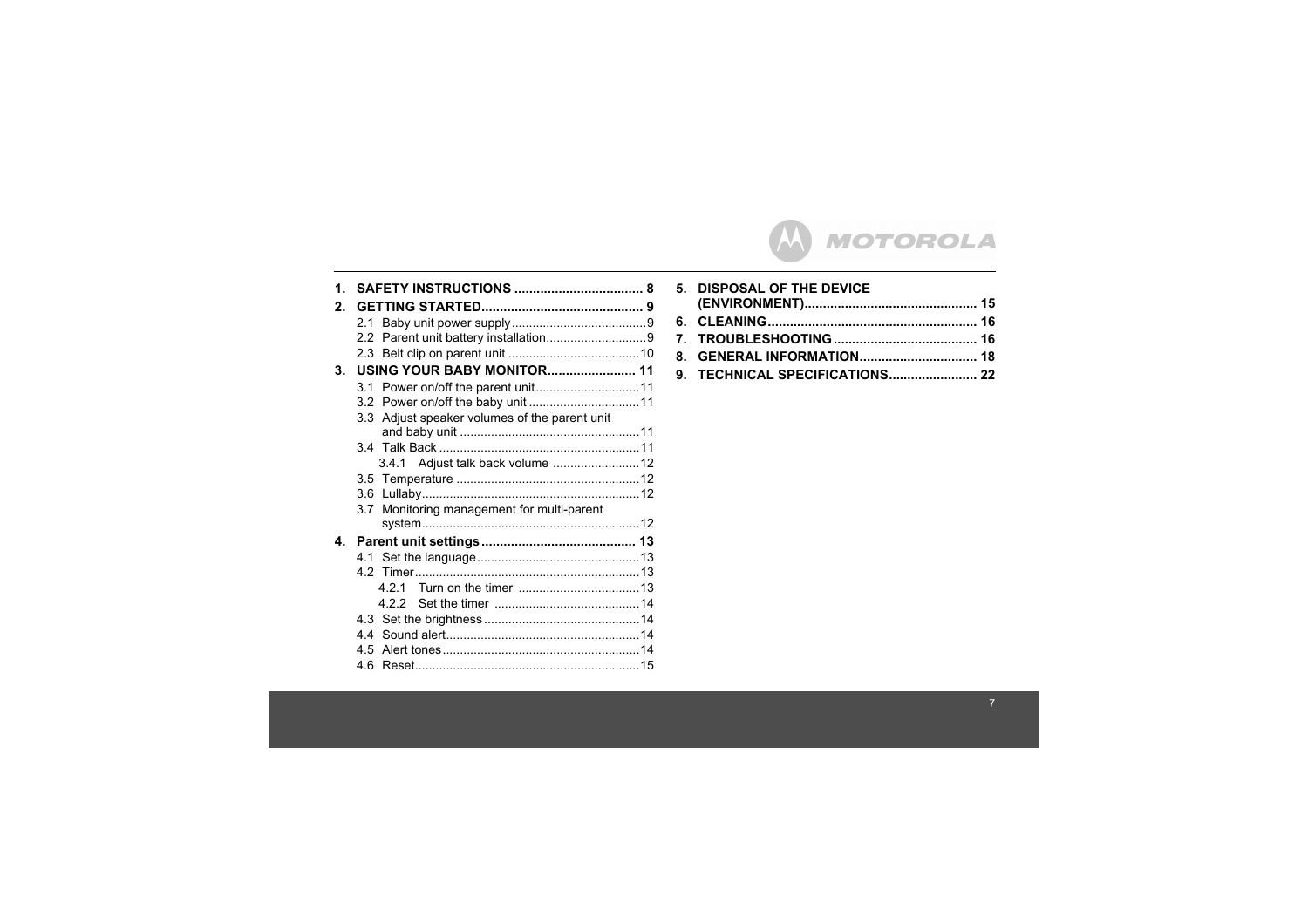

## <span id="page-7-1"></span><span id="page-7-0"></span>*1. SAFETY INSTRUCTIONS*

## *WARNING:*

*STRANGULATION HAZARD - Keep the adapter cord out of the baby's reach.*

*NEVER place the baby monitor or its cord within the crib. Secure the cord well away from the baby's reach. Never use extension cords with AC Adapters. Only use the AC Adapters provided.*

## **CAMERA SET UP & USE:**

- Determine a location for the CAMERA that will provide the best view of your baby in the crib.
- Place the CAMERA on a flat surface, such as a dresser. bureau, or shelf, or wall-mount it securely using the keyhole slots in the base.
- NEVER place the camera or cords within the crib.
- Secure the cord to the wall to keep it away from the babyís reach.

*This baby monitor is compliant with all relevant standards regarding electromagnetic fields and is, when handled as described in the User's Guide, safe to use. Therefore, always read the instructions in this User's Guide carefully before using the device.*

- Adult assembly is required. Keep small parts away from children when assembling.
- This product is not a toy. Don't allow children to play with it.
- This baby monitor is not a substitute for responsible adult supervision.
- Keep this User's Guide for future reference.
- Do not cover the baby monitor with a towel or blanket.
- Never use extension cords with power adapters. Only use the power adapters provided.
- Test this monitor and all its functions so that you are familiar with it prior to actual use.
- Do not use the baby monitor near water.
- Do not install the baby monitor near a heat source.
- Only use the chargers and power adapters provided. Do not use other chargers or power adapters as this may damage the device and battery pack.
- Only insert a battery pack of the same type.
- Do not touch the plug contacts with sharp or metal objects.

## *CAUTION*

*Risk of explosion if battery is replaced by an incorrect type. Dispose of used batteries according to the instructions. Use only a battery pack with rating: 2.4V 600mAh.*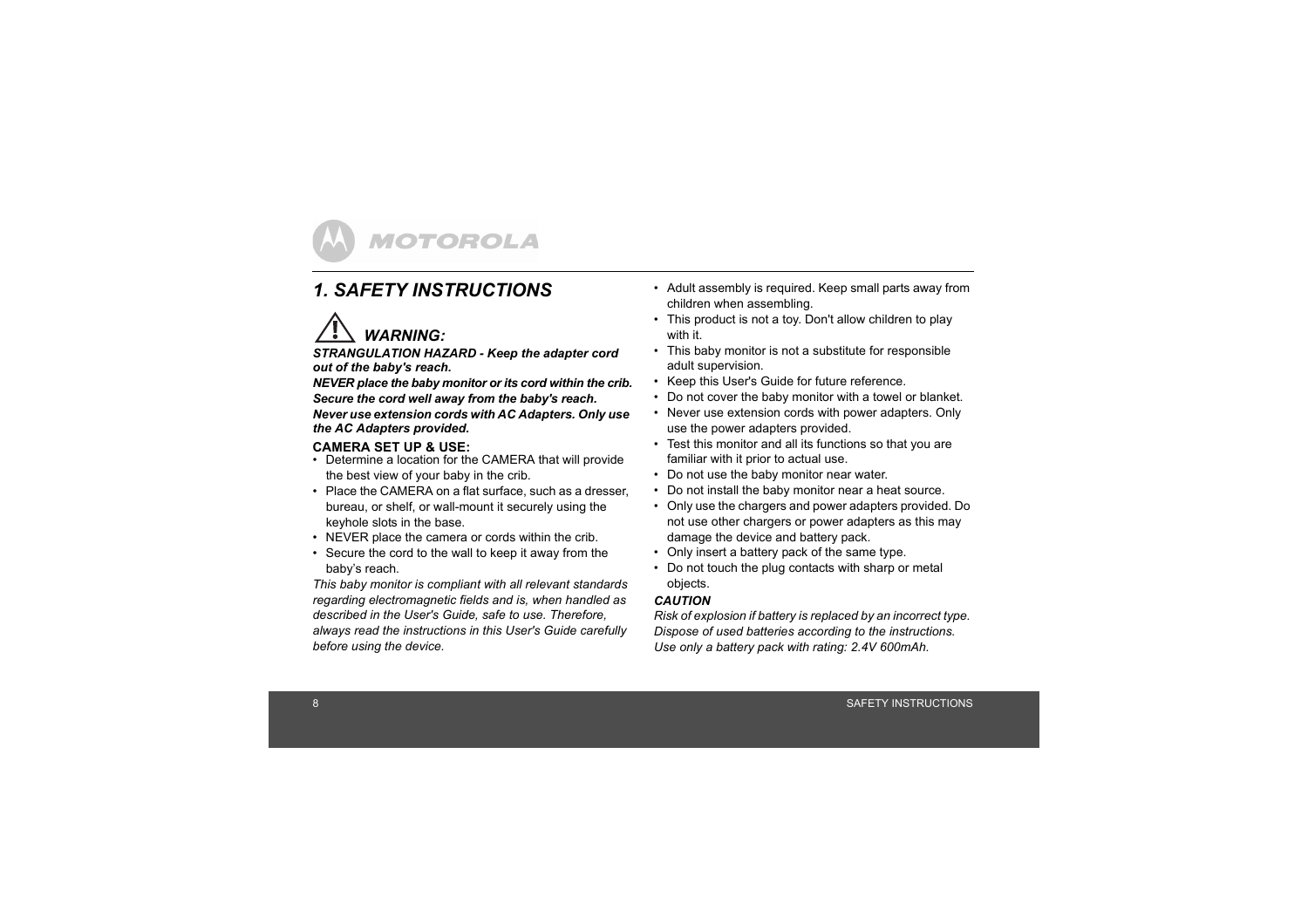

## <span id="page-8-0"></span>*2. GETTING STARTED*

## <span id="page-8-1"></span>**2.1 Baby unit power supply**



- **1.** Insert the DC plug of the power adapter with smaller DC plug into the DC socket in the side of the baby unit. as shown.
- **2.** Connect the other end of the power adapter to a suitable mains power outlet.

#### *NOTE*

Only use the provided power adapter.

## <span id="page-8-2"></span>**2.2 Parent unit battery installation**

A rechargeable battery pack is supplied and MUST be fitted in the parent unit in order for the parent unit to work. Charge the parent unit before you use it for the first time or when the parent unit indicates that the battery is low.



- **1.** Take off the belt clip / stand.
- **2.** Slide off the battery compartment cover.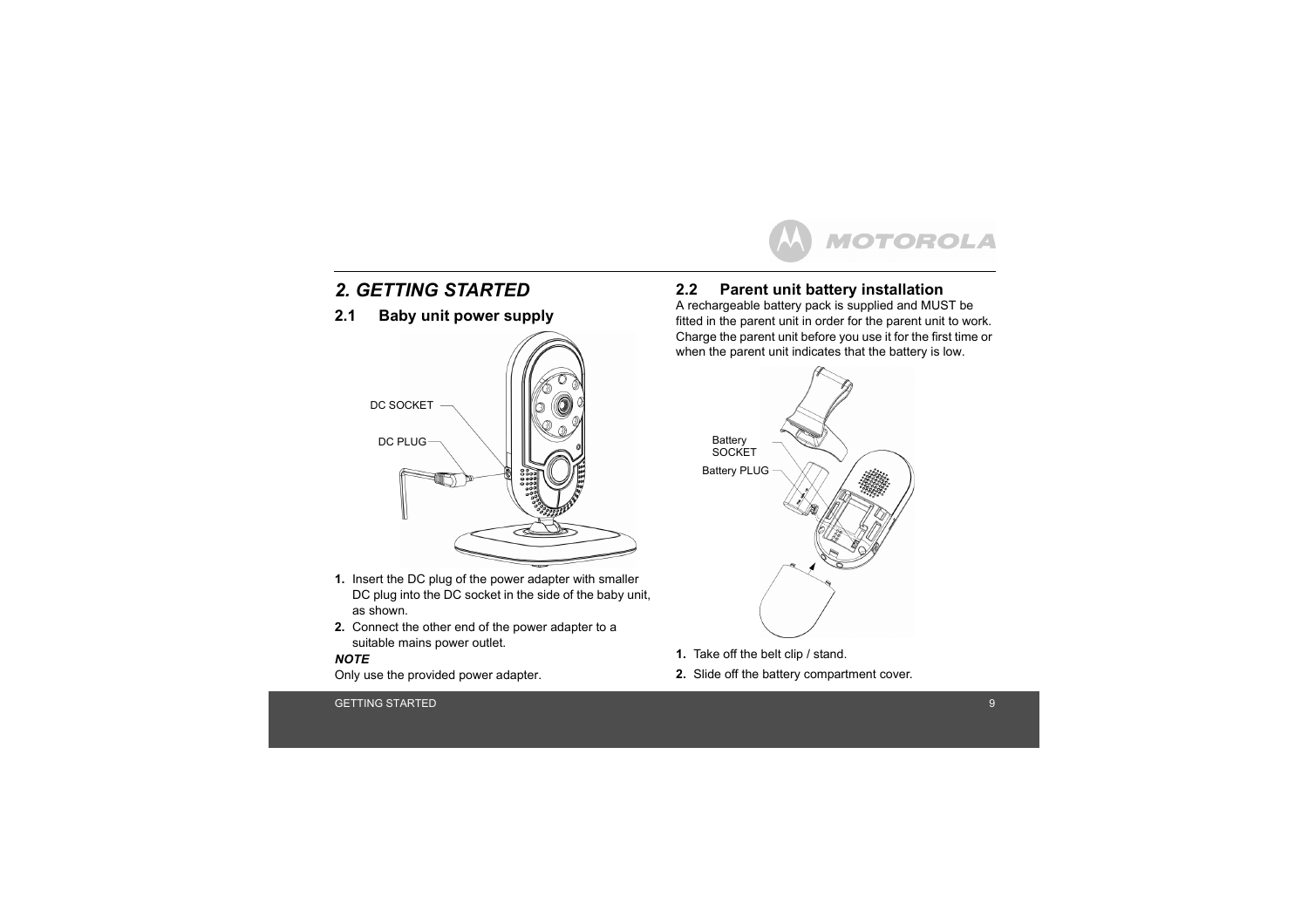

- **3.** Insert the plug of the battery pack into the socket inside the battery compartment, and fit the battery pack into the compartment.
- **4.** Replace the battery compartment cover, and reinstall the belt clip / stand (refer to section [2.3](#page-9-0)).
- **5.** Insert the DC plug of the power adapter with the larger DC plug into the DC socket in the side of the parent unit.
- **6.** Connect the other end of the power adapter to a suitable mains power outlet.
- **7.** The **Charging Indicator** comes on.

#### *NOTE*

Only use the provided power adapter.

<span id="page-9-0"></span>**2.3 Belt clip on parent unit**



- **1.** The belt clip/stand attaches to the back of the parent unit and clips into the locking slots on each side.
- **2.** The unit comes with the accessory fitted in belt clip mode.
- **3.** You can convert it into stand mode by pulling the clip out slightly and then rotating it by half a turn, as shown.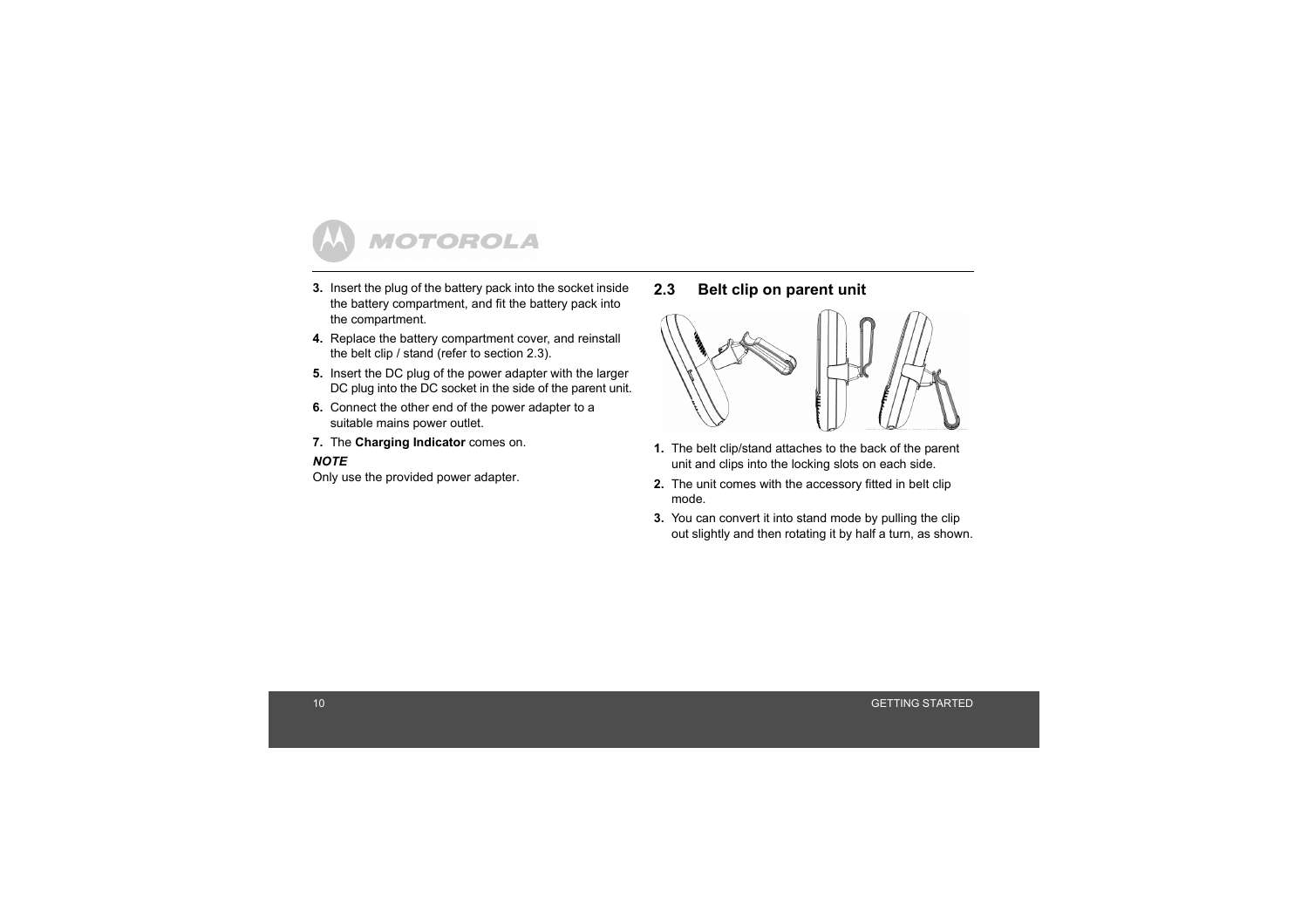## <span id="page-10-0"></span>*3. USING YOUR BABY MONITOR*

Please read these instructions carefully, and be aware that this baby monitor is only intended as an aid. It is not a substitute for responsible, correct parental supervision.

## <span id="page-10-1"></span>**3.1 Power on/off the parent unit**

- **1.** When the parent unit is off, press and hold  $\frac{6}{5}$  until the **Link Indicator** is on. The parent unit is now powered on and will search for and link itself to the baby unit.
- **2.** When the parent unit is on, press and hold 3 until the **Link Indicator** turns off. The parent unit is now powered off, although the display may take a few seconds to go off fully.

## <span id="page-10-2"></span>**3.2 Power on/off the baby unit**

- **1.** When the baby unit is off, press and hold  $\Phi$  until the **Power Indicator** is on. The baby unit is now powered on.
- **2.** When the baby unit is on, press and hold  $\Phi$  until the **Power Indicator** turns off. The baby unit is now powered off.

#### *NOTE*

Do not place the parent and baby units too close together, or you may hear a high pitched noise. This is not a fault. The units are designed to be operated at some distance apart, e.g. in separate rooms.

#### <span id="page-10-3"></span>**3.3 Adjust speaker volumes of the parent unit and baby unit**

There are 5 volume levels on the baby unit, and 6 levels on the parent unit, including **VOLUME OFF**. The volume level of parent unit will be shown on the status bar when you adjust the volume.

- **1.** Press  $\mathbf{A}$  or  $\mathbf{\overline{I}}$  on the parent unit or  $\mathbf{I}$  + or  $\mathbf{I}$  = on the baby unit to adjust the respective volume level.
- **2.** The solightharm will be displayed if the volume of the parent unit is turned off.

An audible alert is emitted if you try to adjust beyond the highest or lowest volume level.

Changing the volume setting on the baby unit affects the volume at the baby unit when you use the Talk Back feature or when playing a lullaby.

## <span id="page-10-4"></span>**3.4 Talk Back**

You can use the Talk Back feature to comfort and reassure your baby.

Whilst using Talk Back you will not be able to hear your baby until you release the button.

- **1.** Press and hold **v** on the parent unit to speak to your baby. **Talk** will be displayed on the parent unit.
- **2.** Release to hear your baby again.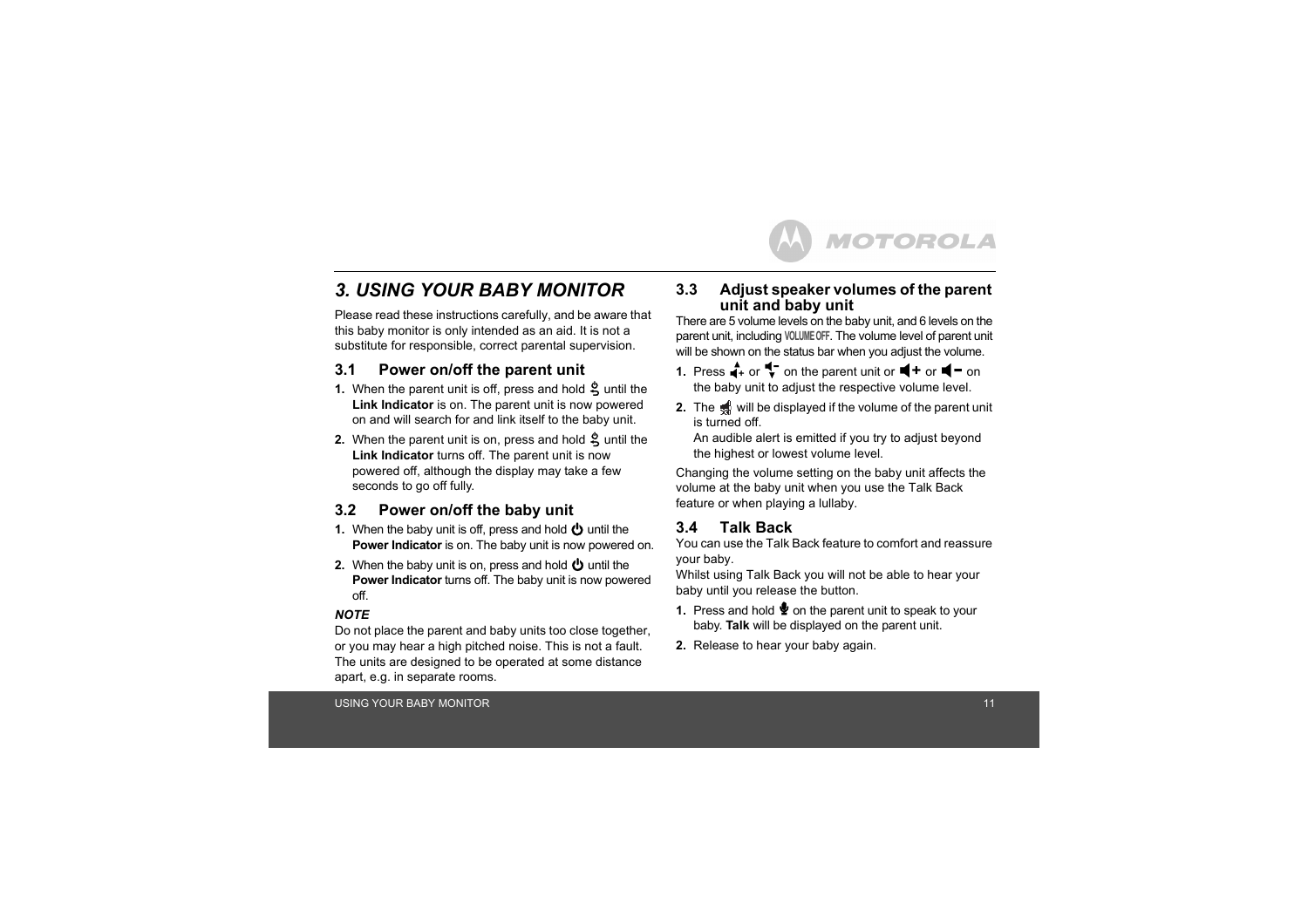

#### <span id="page-11-0"></span>**3.4.1 Adjust talk back volume**

The baby unit has 5 volume levels from Level 1 to Level 5.

Press  $\blacktriangleleft$  + or  $\blacktriangleleft$  = on the baby unit to increase or decrease the volume respectively.

#### *NOTE*

If a lullaby is playing, it will stop during **Talk Back**, but will restart from the beginning when the **Talk Back** ends.

## <span id="page-11-1"></span>**3.5 Temperature**

The baby unit constantly monitors the temperature in your baby's room and alerts you if it gets lower than 14ºC (or 57ºF), by emitting a warning beep and showing the alert message "Too cold!" on the parent unit screen, or if it gets higher than 39°C (or 102°F), it will show "Too hot!". Although this is for reference only, and there may be a small difference between the baby monitor reading and the actual temperature, please check your baby immediately if such an alert message is triggered.

#### *Note*

The current temperature at the baby unit is shown on the parent unit status bar whenever it is displayed.

## <span id="page-11-2"></span>**3.6 Lullaby**

There are 3 lullabies available to play for your baby, either repeating one melody or repeating through all three melodies.

- **1.** Press  $\Box$  on the baby unit to select the lullaby and start playing.
- **2.** During playback, press  $\int\int\int$  to step between different lullabies.

#### OR

Press  $\triangleright$  on the baby unit to start playing the selected lullaby.

**3.** During playback, press **b** to stop playing.

## <span id="page-11-3"></span>**3.7 Monitoring management for multiparent system**

The system allows pairing up to two parent units to a baby unit. However, only one parent unit can receive video image at a time. You can switch the video feed between these two parent units.

The first powered up parent unit will connect to the baby unit automatically, and the next powered up parent unit will turn up on screen **ANOTHER PU IS VIDEO MONITORING!** for around 30 seconds and then goes blank. Press once the  $\mathbf{\mathcal{Q}}$  to turn off the screen.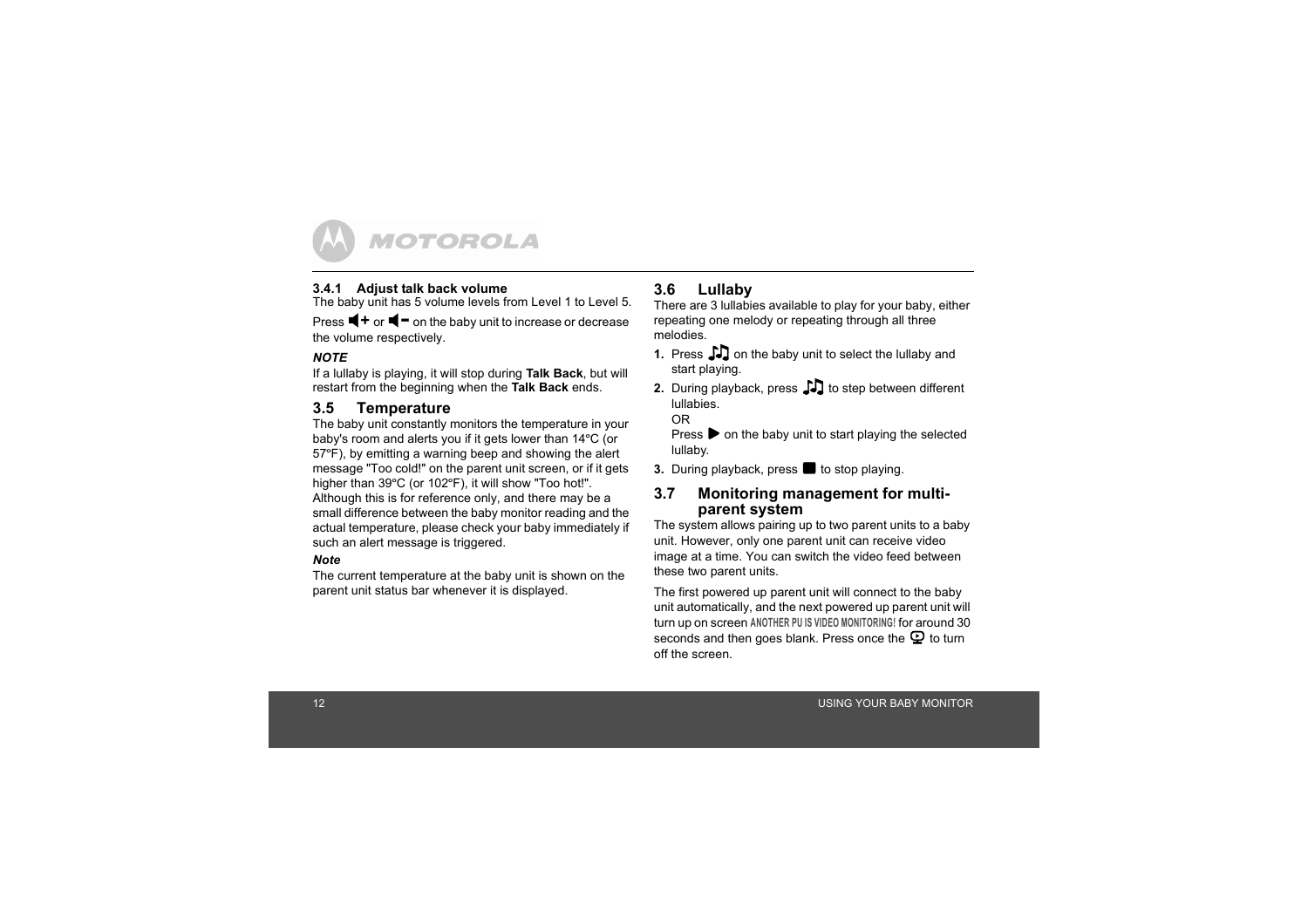

#### *NOTE*

The parent unit still carries on audio monitoring even if the video capture is turned off.

To switch the video feed from the current monitoring parent unit to the other parent unit which is not in video monitoring mode:

- **1.** Press  $\mathbf{Q}$  on the current video monitoring parent unit, the screen will be blank without video image received.
- **2.** Press  $\mathbf{\mathcal{Q}}$  on the other parent unit which is NOT in video monitoring mode, the video feed will be transferred to that parent unit.

## <span id="page-12-0"></span>*4. Parent unit settings*

## <span id="page-12-1"></span>**4.1 Set the language**

- **1.** Press  $\overline{\mathbf{a}}$  to access the main menu.
- **2.** Press  $\stackrel{\blacktriangle}{\blacksquare}$  to select LANGUAGE.
- **3.** Press  $\overline{\mathbf{a}}$  to enter the sub-menu.
- **4.** Press  $\bigoplus$  or  $\bigoplus$  to select the desired language.
- **5.** Press  $\overline{K}$  to confirm.

## <span id="page-12-2"></span>**4.2 Timer**

The timer function serves as an alarm to remind you of things-to-do for the baby such as feeding, or medication.

## <span id="page-12-3"></span>**4.2.1 Turn on the timer**

- **1.** Press  $\overline{\mathbf{a}}$  to access the main menu.
- **2.** Press  $\uparrow$  or  $\uparrow$  to select TIMER.
- **3.** Press  $\overline{\mathbf{5}}$  to enter the sub-menu.
- **4.** Press  $\stackrel{\blacktriangle}{\blacksquare}$  to select **ACTIVATION**.
- **5.** Press  $\overline{\overline{\text{OR}}}$  and then  $\overline{+}$  or  $\overline{+}$  to select 0N or 0FF.
- **6.** Press  $\overline{\mathbf{K}}$ , and then if ON was selected, press  $\mathbf{A}$  or  $\mathbf{V}$ to select the timer mode
- **7.** Press  $\overline{\mathbf{g}}$  to confirm.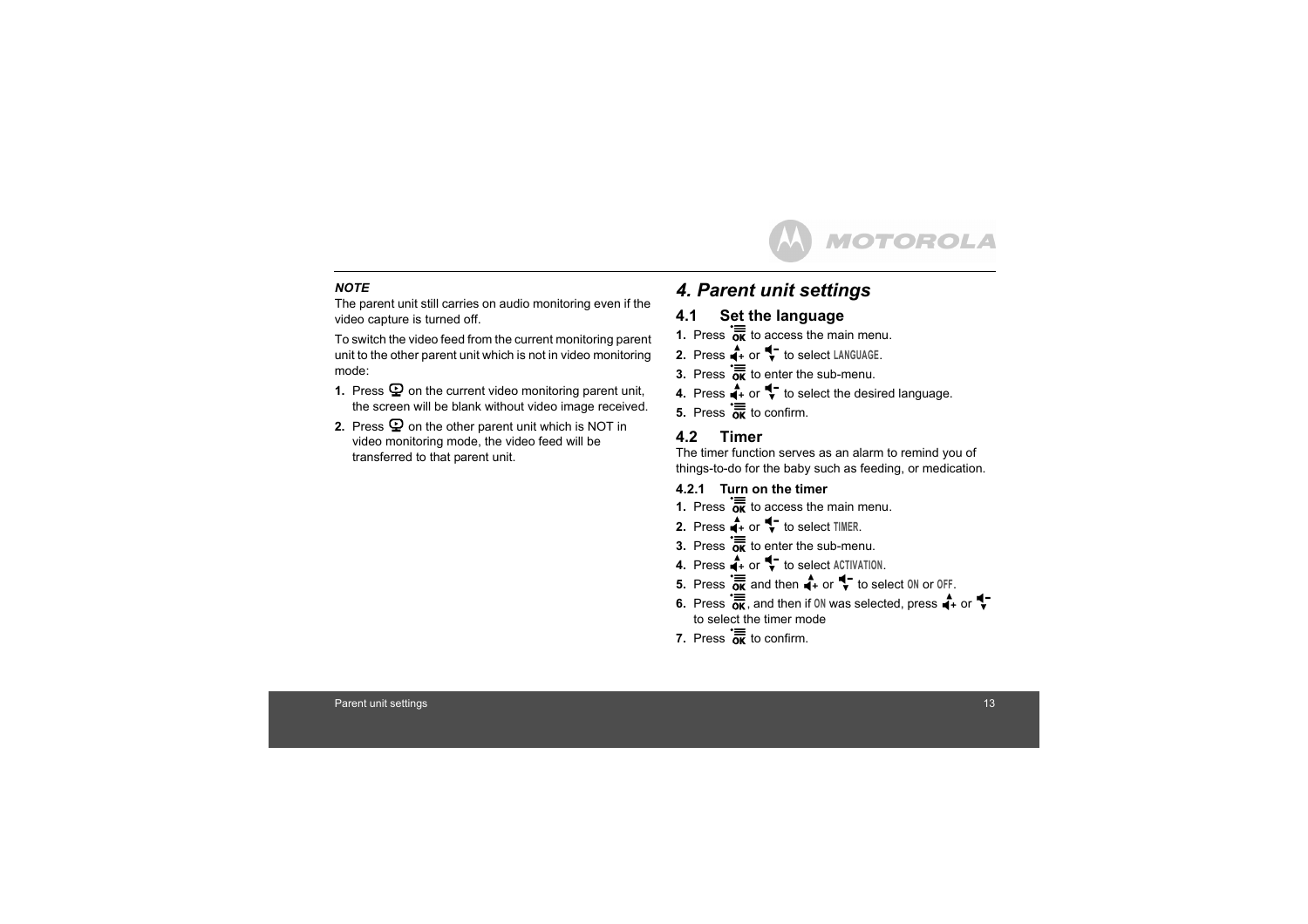

## <span id="page-13-0"></span>**4.2.2 Set the timer**

- **1.** Repeat steps 1 to 3 in section [4.2.1](#page-12-3).
- **2.** Press  $\stackrel{\bullet}{\bullet}$  or  $\stackrel{\bullet}{\bullet}$  to select SET TIMER.
- **3.** Press  $\overline{\mathbf{K}}$  and then set the number of hours (00 to 12) using the  $+$  or  $+$  keys.
- **4.** Press  $\overline{\mathbf{K}}$  and then set the number of minutes (00 to 59) using the  $\stackrel{\bullet}{\bullet}$  or  $\stackrel{\bullet}{\bullet}$  keys.
- **5.** Press  $\overline{\mathbf{a}}$  to confirm.

## *NOTE*

When the timer period is reached, the unit will emit an alert beep and 00:00 on the screen. You can press any button to stop the beeps. If the timer mode was set to **ONCE**, the timer will be cancelled, but if set to **REPEATED**, it will reset and start another timer period.

## <span id="page-13-1"></span>**4.3 Set the brightness**

- **1.** Press  $\overline{\mathbf{a}}$  to access the main menu.
- **2.** Press  $\stackrel{\blacktriangle}{\blacksquare}$  to select BRIGHTNESS.
- **3.** Press  $\overline{\mathbf{K}}$  to enter the sub-menu to set the brightness level.
- **4.** Press  $\stackrel{\blacktriangle}{\bullet}$  or  $\stackrel{\blacktriangle}{\bullet}$  to select from LEVEL 1 to LEVEL 5. The screen brightness changes as the options are selected.
- **5.** Press  $\overline{\overline{\mathsf{g}}\overline{\mathsf{K}}}$  to confirm.

## *NOTE*

A lower brightness level will reduce the power consumption.

## <span id="page-13-2"></span>**4.4 Sound alert**

When the sound alert is set **ON**, and the parent unit speaker volume is off, it will cause the parent unit to beep and flash "Sound alert" on the display, whenever the sound at the baby unit goes above a preset threshold.

- **1.** Press  $\overline{\mathbf{a}}$  to access the main menu.
- **2.** Press  $\stackrel{\blacktriangle}{\bullet}$  or  $\stackrel{\blacktriangle}{\bullet}$  to select SOUND ALERT.
- **3.** Press  $\overline{\mathbf{a}}$  to enter the sub-menu.
- **4.** Press  $\stackrel{\blacktriangle}{\bullet}$  or  $\stackrel{\blacktriangle}{\bullet}$  to select 0N or 0FF.
- **5.** Press  $\overline{\mathbf{a}}$  to confirm.

## <span id="page-13-3"></span>**4.5 Alert tones**

You can set the parent unit to give a warning when the battery is low and/or if the radio link to the baby unit is lost. When activated, an alert screen will be displayed on the parent unit with an alert tone emitted simultaneously.

- **1.** Press  $\overline{\mathbf{a}}$  to access the main menu.
- **2.** Press  $\stackrel{\blacktriangle}{\bullet}$  or  $\stackrel{\blacktriangle}{\bullet}$  to select ALERT TONES.
- **3.** Press  $\overline{\text{OK}}$  and  $\overline{\text{At}}$  or  $\P$  to select LOW BATTERY or NO LINK.
- **4.** Press  $\overline{\mathbf{g}}$  and  $\overline{\mathbf{g}}$  or  $\overline{\mathbf{v}}$  to select 0N or 0FF for the alert tone.
- **5.** Press  $\overline{\mathbf{a}}$  to confirm.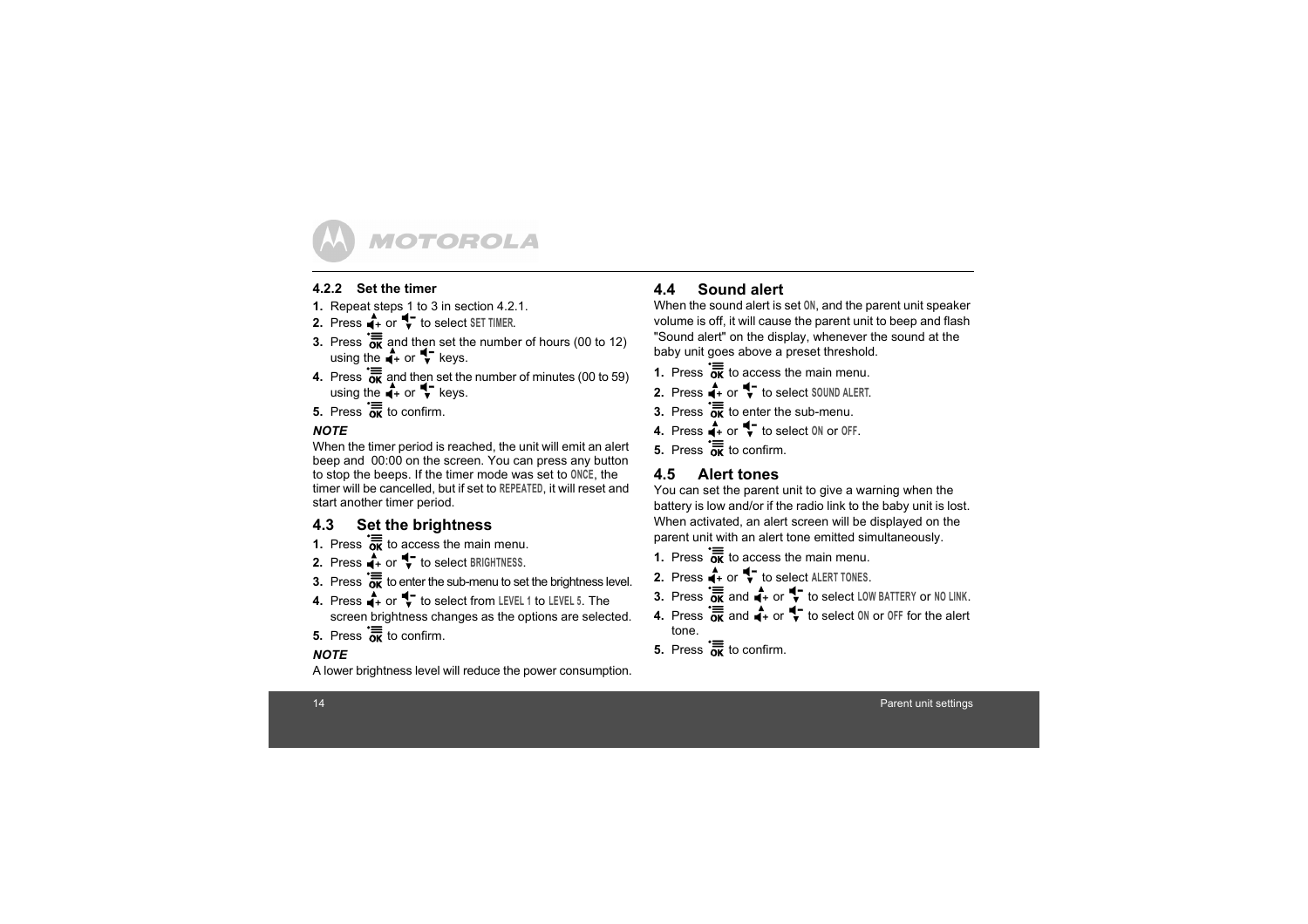

## <span id="page-14-0"></span>**4.6 Reset**

You can restore all the adjustable settings back to their original factory settings.

- **1.** Press  $\overline{\mathbf{a}}$  to access the main menu.
- **2.** Press  $\stackrel{\blacktriangle}{\blacksquare}$  to select RESET.
- **3.** Press  $\overline{\overline{\text{ok}}}$  to display CONFIRM?.
- **4.** Press  $\overline{\mathbf{a}}$  to confirm the reset.

## <span id="page-14-1"></span>*5. DISPOSAL OF THE DEVICE (ENVIRONMENT)*

At the end of the product lifecycle, you should not dispose of this product with normal household waste. Take this product to a collection point for the recycling of electrical and electronic equipment. The symbol on the product, user's guide and/or box indicates this.



Some of the product materials can be re-used if you take them to a recycling point. By reusing some parts or raw materials from used products you make an important contribution to the protection of the environment.

Please contact your local authorities in case you need more information on the collection points in your area.

Dispose of the battery pack in an environmentally-friendly manner according to your local regulations.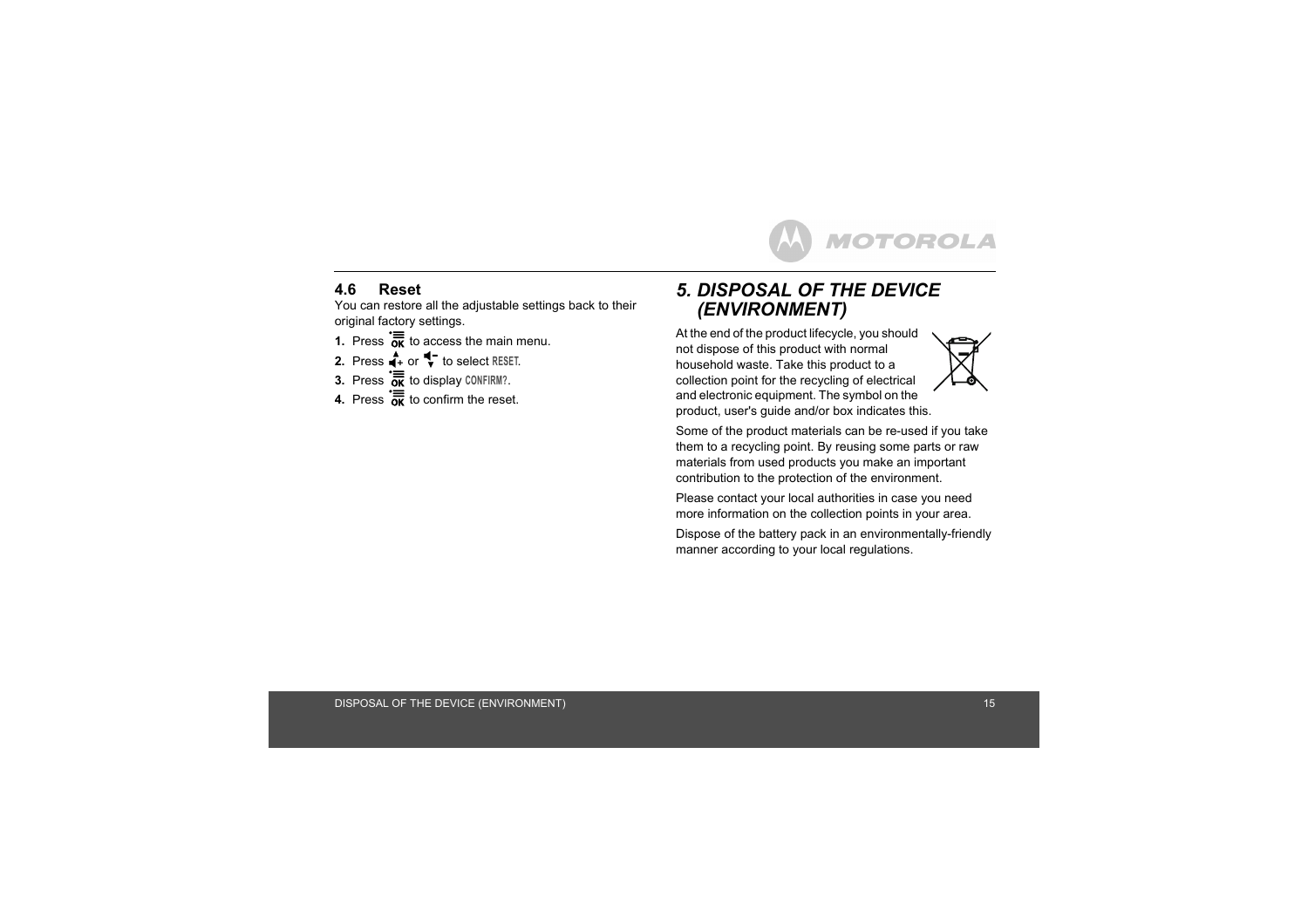## <span id="page-15-0"></span>*6. CLEANING*

Clean your MBP20 with a slightly damp cloth or with an anti-static cloth. Never use cleaning agents or abrasive solvents.

## **Cleaning and care**

- Do not clean any part of the product with thinners or other solvents and chemicals - this may cause permanent damage to the product which is not covered by the warranty.
- Keep your MBP20 away from hot, humid areas or strong sunlight, and do not let it get wet.
- Every effort has been made to ensure high standards of reliability for your MBP20. However, if something does go wrong, please do not try to repair it yourself - contact Customer Service for assistance.

## <span id="page-15-1"></span>*7. TROUBLESHOOTING*

#### **Link light on the parent unit does not come on**

- Check whether the parent unit is powered on.
- Check whether the supplied battery pack is correctly installed and that they are not drained.
- Recharge the battery in the parent unit by connecting it to the power supply.

#### **Link light on the parent unit flashes**

- The parent unit and the baby unit may be out of range with each other. Reduce the distance between the units, but not closer than 5 feet.
- The baby unit may be switched off. Press and hold the  $\Phi$  key on the baby unit to switch on the baby unit.

#### Low battery light or  $\[\ ]$  on the parent unit screen **flashes**

• Battery pack in the parent unit is running low. Connect the parent unit to the mains power with the supplied power adaptor for recharging.

#### **The parent unit beeps**

- Lost connection with the baby unit. Reduce the distance between the parent unit and the baby unit, but not closer than 5 feet.
- The baby unit may be switched off. Press and hold the  $\bigcirc$  key on the baby unit to switch on the baby unit.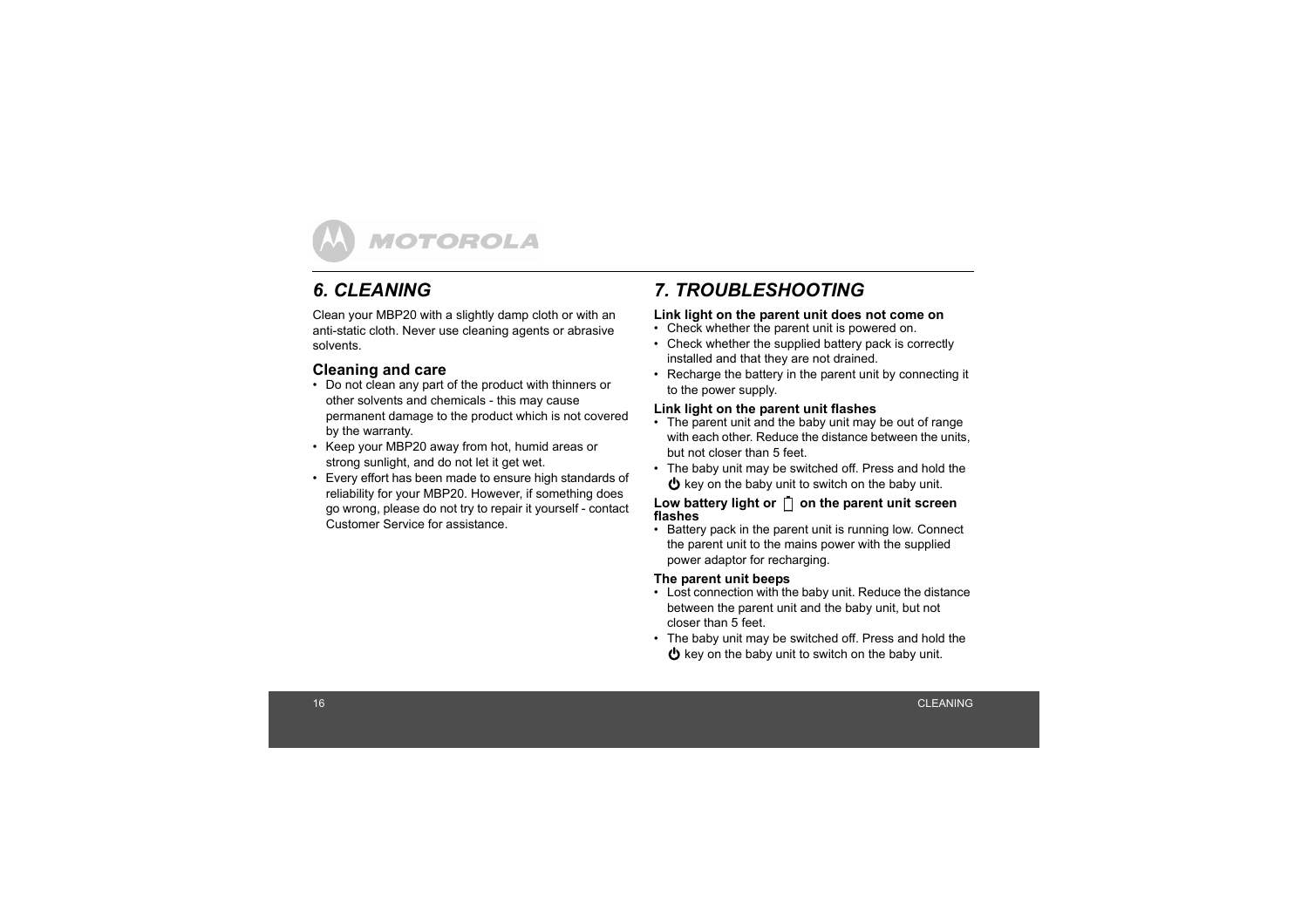• Battery pack in parent unit may be running low. Connect the parent unit to the mains power with the supplied power adaptor for recharging.

#### **Cannot view the video image of baby from the parent unit**

- Video feed maybe turned off. Activate the video feed by pressing  $\mathbf{\mathbf{\mathfrak{Q}}}$  .
- The parent unit and the baby unit may be out of range with each other. Reduce the distance between the units, but not closer than 5 feet.
- Battery pack in parent unit may be drained. Connect the parent unit to the mains power with the supplied power adaptor for recharging.

#### **Cannot hear sound or baby cry from the parent unit**

- The volume level in the parent unit may be set too low, increase the volume level of the parent unit. Refer to section [3.3](#page-10-3) for volume level settings.
- The parent unit and the baby unit may be out of range with each other. Reduce the distance between the units, but not closer than 5 feet.

#### **The baby monitor system produces a high-pitched noise**

- The parent unit and the baby unit are too close to each other. Make sure the parent unit and baby unit are at least 5 feet away from each other.
- The speaker volume of the parent unit maybe set too high. Decrease the volume of the parent unit.

#### **Battery pack in the parent unit is running low quickly**

- $\cdot$  The brightness level of the parent unit screen may be set too high, which consumes more power. Reduce the brightness level of the screen - see section [4.3](#page-13-1).
- The volume level of the parent unit may be set too high which consumes power. Decrease the volume level of the parent unit. Refer to section [3.3](#page-10-3) for volume level settings.

#### **Talk back feature is not working**

- Make sure the baby unit is powered on, and the link between the parent unit and baby unit is normal.
- Check that the volume is loud enough at the baby unit. refer to section [3.4](#page-10-4).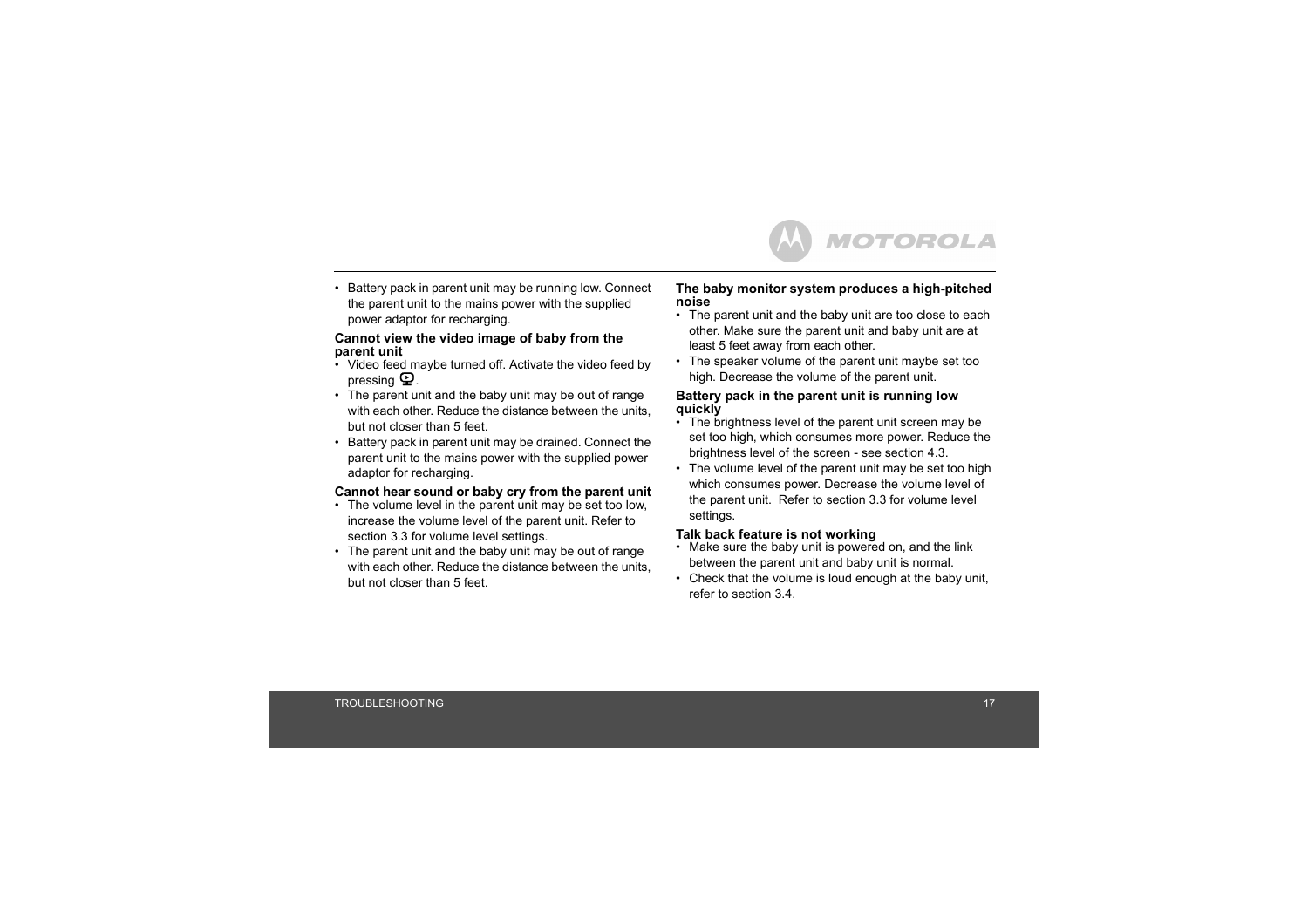

## <span id="page-17-0"></span>*8. GENERAL INFORMATION***If your product is not working properly...**

**1.** Read this User's Guide.

- **2.** Visit our website: www.motorola.com
- **3.** Contact Customer Service at

US and Canada 1-888-331-3383

To order a replacement battery pack for the parent unit, contact customer service.

#### **Consumer Products and Accessories Limited Warranty ("Warranty")**

Thank you for purchasing this Motorola branded product manufactured under license by Binatone Electronics International LTD ("BINATONE").

#### *What Does this Warranty Cover?*

Subject to the exclusions contained below, BINATONE warrants that this Motorola branded product ("Product") or certified accessory ("Accessory") sold for use with this product that it manufactured to be free from defects in materials and workmanship under normal consumer usage for the period outlined below. This Warranty is your exclusive warranty and is not transferable.

#### *Who is covered?*

This Warranty extends only to the first consumer purchaser, and is not transferable.

#### *What will BINATONE do?*

BINATONE or its authorized distributor at its option and within a commercially reasonable time, will at no charge repair or replace any Products or Accessories that does not conform to this Warranty. We may use functionally equivalent reconditioned/ refurbished/ pre-owned or new Products, Accessories or parts.

#### *What Other Limitations Are There?*

ANY IMPLIED WARRANTIES, INCLUDING WITHOUT LIMITATION THE IMPLIED WARRANTIES OF MERCHANTABILITY AND FITNESS FOR A PARTICULAR PURPOSE, SHALL BE LIMITED TO THE DURATION OF THIS LIMITED WARRANTY, OTHERWISE THE REPAIR OR REPLACEMENT PROVIDED UNDER THIS EXPRESS LIMITED WARRANTY IS THE EXCLUSIVE REMEDY OF THE CONSUMER, AND IS PROVIDED IN LIEU OF ALL OTHER WARRANTIES, EXPRESS OR IMPLIED. IN NO EVENT SHALL MOTOROLA OR BINATONE BE LIABLE, WHETHER IN CONTRACT OR TORT (INCLUDING NEGLIGENCE) FOR DAMAGES IN EXCESS OF THE PURCHASE PRICE OF THE PRODUCT OR ACCESSORY, OR FOR ANY INDIRECT, INCIDENTAL, SPECIAL OR CONSEQUENTIAL DAMAGES OF ANY KIND, OR LOSS OF REVENUE OR PROFITS, LOSS OF BUSINESS, LOSS OF INFORMATION OR OTHER FINANCIAL LOSS. ARISING OUT OF OR IN CONNECTION WITH THE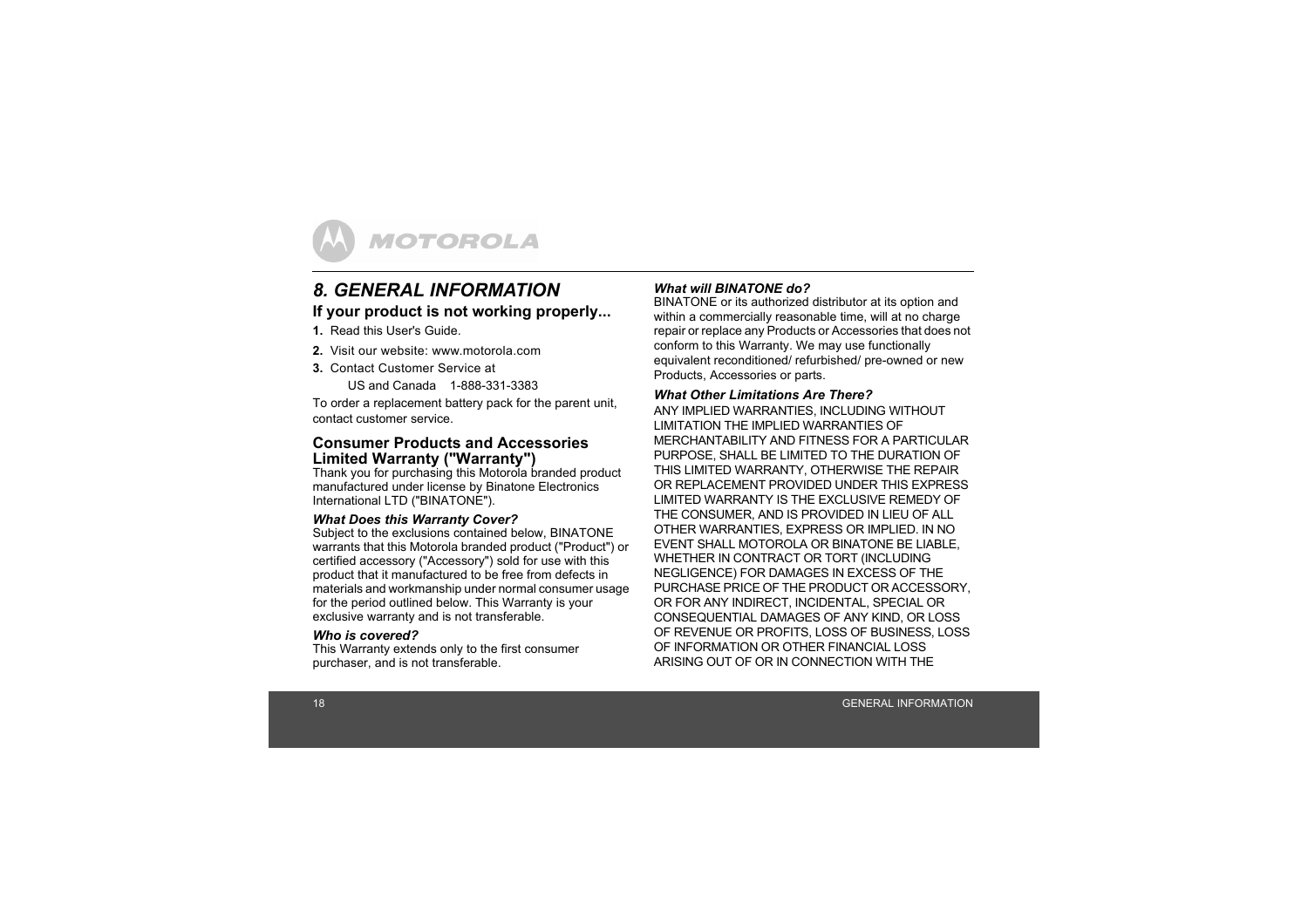#### ABILITY OR INABILITY TO USE THE PRODUCTS OR ACCESSORIES TO THE FULL EXTENT THESE DAMAGES MAY BE DISCLAIMED BY LAW.

Some jurisdictions do not allow the limitation or exclusion of incidental or consequential damages, or limitation on the length of an implied warranty, so the above limitations or exclusions may not apply to you. This Warranty gives you specific legal rights, and you may also have other rights that vary from one jurisdiction to another.

|                                                                                           | <b>Products Covered Length of Coverage</b>                                                                                         |
|-------------------------------------------------------------------------------------------|------------------------------------------------------------------------------------------------------------------------------------|
| <b>Consumer</b><br><b>Products</b>                                                        | One (1) year from the date of the<br>products original purchase by the first<br>consumer purchaser of the product.                 |
| Consumer<br><b>Accessories</b>                                                            | Ninety (90) days from the date of the<br>accessories original purchase by the<br>first consumer purchaser of the<br>product.       |
| Consumer<br><b>Products and</b><br><b>Accessories that</b><br>are Repaired or<br>Replaced | The balance of the original<br>warranty or for ninety (90) days<br>from the date returned to the<br>consumer, whichever is longer. |

## **Exclusions**

**Normal Wear and Tear.** Periodic maintenance, repair and replacement of parts due to normal wear and tear are excluded from coverage.

**Batteries.** Only batteries whose fully charged capacity falls below 80% of their rated capacity and batteries that leak are covered by this Warranty.

**Abuse & Misuse.** Defects or damage that result from: (a) improper operation, storage, misuse or abuse, accident or neglect, such as physical damage (cracks, scratches, etc.) to the surface of the product resulting from misuse; (b) contact with liquid, water, rain, extreme humidity or heavy perspiration, sand, dirt or the like, extreme heat, or food; (c) use of the Products or Accessories for commercial purposes or subjecting the Product or Accessory to abnormal usage or conditions; or (d) other acts which are not the fault of MOTOROLA or BINATONE, are excluded from coverage.

#### **Use of Non-Motorola branded Products and**

**Accessories.** Defects or damage that result from the use of Non-Motorola branded or certified Products or Accessories or other peripheral equipment are excluded from coverage.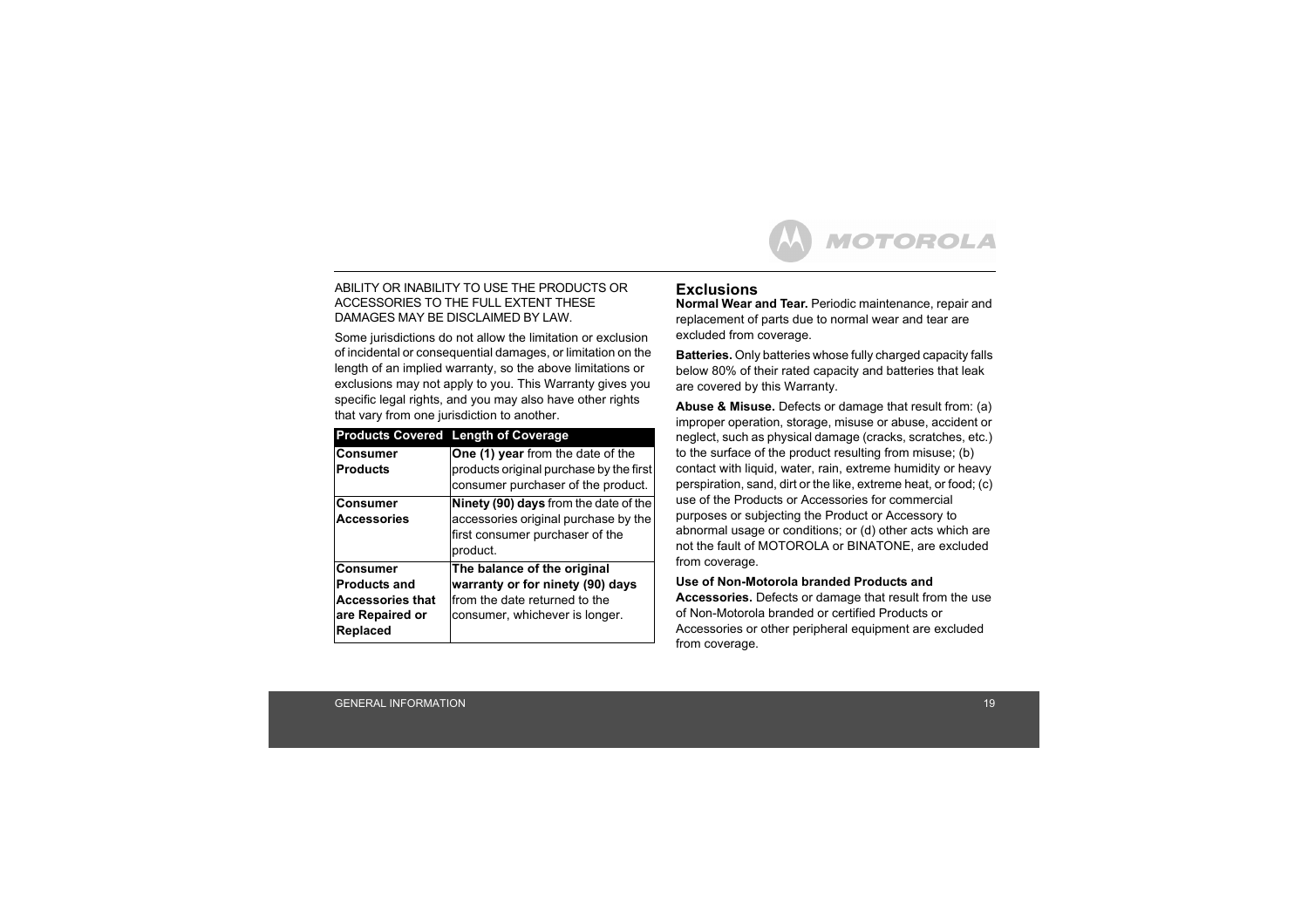

**Unauthorized Service or Modification.** Defects or damages resulting from service, testing, adjustment, installation, maintenance, alteration, or modification in any way by someone other than MOTOROLA, BINATONE or its authorized service centers, are excluded from coverage.

**Altered Products.** Products or Accessories with (a) serial numbers or date tags that have been removed, altered or obliterated; (b) broken seals or that show evidence of tampering; (c) mismatched board serial numbers; or (d) nonconforming or non-Motorola branded housings, or parts, are excluded from coverage.

**Communication Services.** Defects, damages, or the failure of Products or Accessories due to any communication service or signal you may subscribe to or use with the Products or Accessories is excluded from coverage.

#### *How to Obtain Warranty Service or Other Information?*

To obtain service or information, please call:

#### **US and Canada 1-888-331-3383**

You will receive instructions on how to ship the Products or Accessories at your expense and risk, to a BINATONE Authorized Repair Center.

To obtain service, you must include: (a) the Product or Accessory; (b) the original proof of purchase (receipt) which includes the date, place and seller of the Product; (c) if a warranty card was included in your box, a completed warranty card showing the serial number of the Product; (d) a written description of the problem; and, most importantly; (e) your address and telephone number.

These terms and conditions constitute the complete warranty agreement between you and BINATONE regarding the Products or Accessories purchased by you, and supersede any prior agreement or representations, including representations made in any literature publications or promotional materials issued by BINATONE or representations made by any agent, employee or staff of BINATONE, that may have been made in connection with the said purchase.

## **FCC, ACTA and Industry Canada (IC) Regulations**

**Warning:** Changes or modifications to this equipment not expressly approved by the party responsible for compliance could void the user's authority to operate the equipment.

**NOTE:** This equipment has been tested and found to comply with the limits for a Class B digital device, pursuant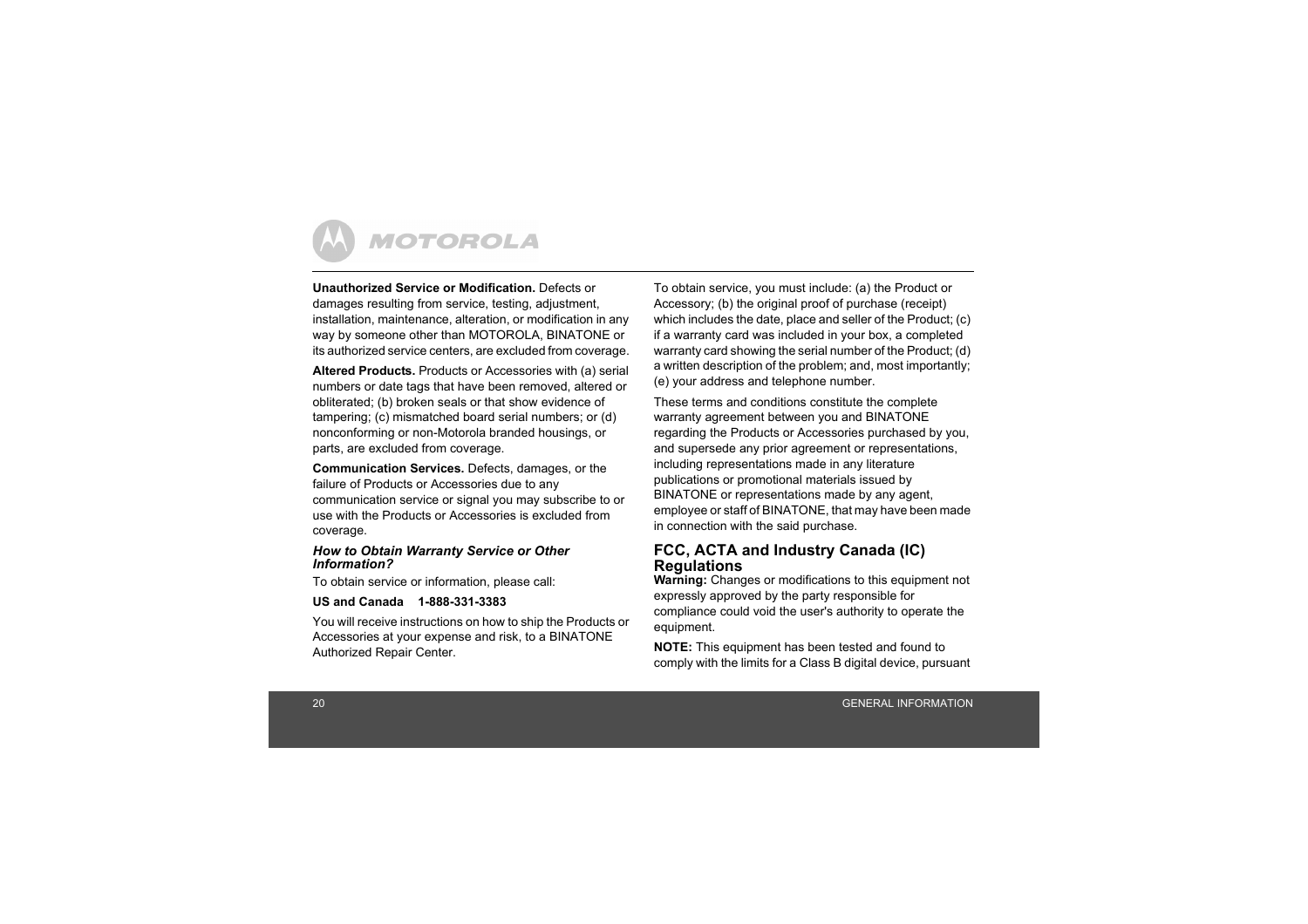to Part 15 of the FCC Rules. These limits are designed to provide reasonable protection against harmful interference in a residential installation. This equipment generates, uses and can radiate radio frequency energy and, if not installed and used in accordance with the instructions, may cause harmful interference to radio communications.

However, there is no guarantee that interference will not occur in a particular installation. If this equipment does cause harmful interference to radio or television reception, which can be determined by turning the equipment off and on, the user is encouraged to try to correct the interference by one or more of the following measures:

- Reorient or relocate the receiving antenna.
- Increase the separation between the equipment and receiver.
- Connect the equipment into an outlet on a circuit different from that to which the receiver is connected.
- Consult the dealer or an experienced radio/TV technician for help.

This device complies with part 15 of the FCC Rules. Operation is subject to the following two conditions: (1) This device may not cause harmful interference, and (2) this device must accept any interference received, including interference that may cause undesired operation. This device complies with Industry Canada licence-exempt RSS standard(s). Operation is subject to the following two conditions: (1) this device may not cause interference, and (2) this device must accept any interference, including interference that may cause undesired operation of the device.

This Class B digital apparatus complies with Canadian ICES-003

**Caution:** To maintain the compliance with the FCC's RF exposure guideline, place the baby unit at least 20 cm from nearby persons.

For body worn operation, the parent unit has been tested and meets the FCC RF exposure guidelines when used with the belt clip supplied or designated for this product. Use of other accessories may not ensure compliance with FCC RF exposure guidelines.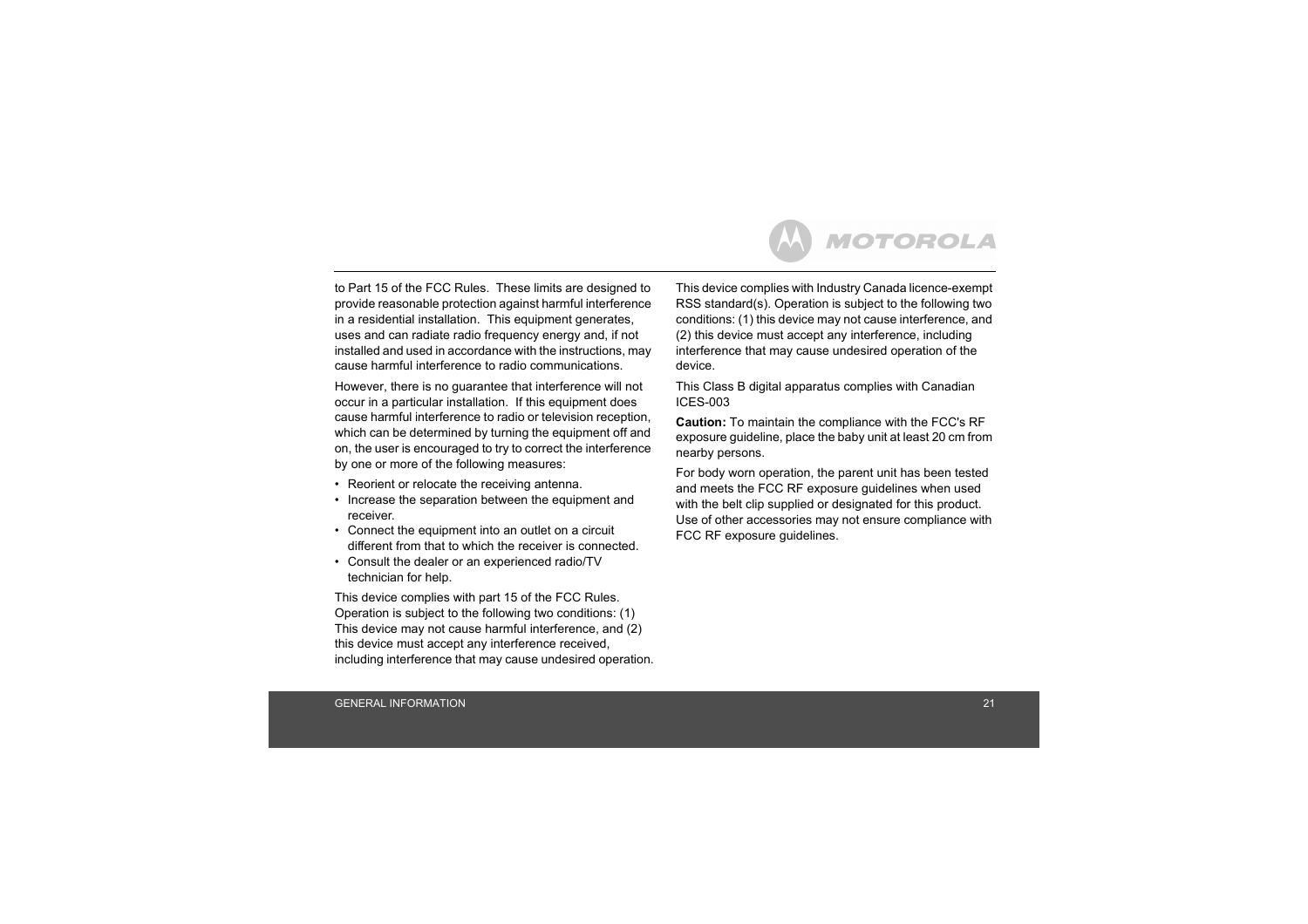## <span id="page-21-0"></span>*9. TECHNICAL SPECIFICATIONS*

| <b>9. TECHNICAL SPECIFICATIONS</b> | <b>Parent Unit:</b>                                                                                                |                                             |  |
|------------------------------------|--------------------------------------------------------------------------------------------------------------------|---------------------------------------------|--|
|                                    | Frequency                                                                                                          | 1921.536 MHz - 1928.448 MHz                 |  |
|                                    | Channels                                                                                                           | 5                                           |  |
| 5                                  | Operating<br>temperature                                                                                           | $5^{\circ}$ C - 45 $^{\circ}$ C             |  |
|                                    | Display                                                                                                            | 1.5" CSTN LCD                               |  |
| Color CMOS 30M Pixels              | Display colour                                                                                                     | 65K color LCD<br>5 steps                    |  |
|                                    | Parent unit voltage                                                                                                | 2.4V 600mAh Ni-MH battery pack              |  |
| $100 - 240V$                       | Parent unit voltage                                                                                                | 100 - 240V                                  |  |
| 6VDC @600mA                        | Parent unit voltage<br>(Adapter output)                                                                            | 6VDC @600mA                                 |  |
|                                    | 1921.536 MHz - 1928.448 MHz<br>$5^{\circ}$ C - 45 $^{\circ}$ C<br>f 3.6mm, F 2.4<br>4 pcs<br>(AC voltage, 50/60Hz) | Brightness control<br>(AC voltage, 50/60Hz) |  |